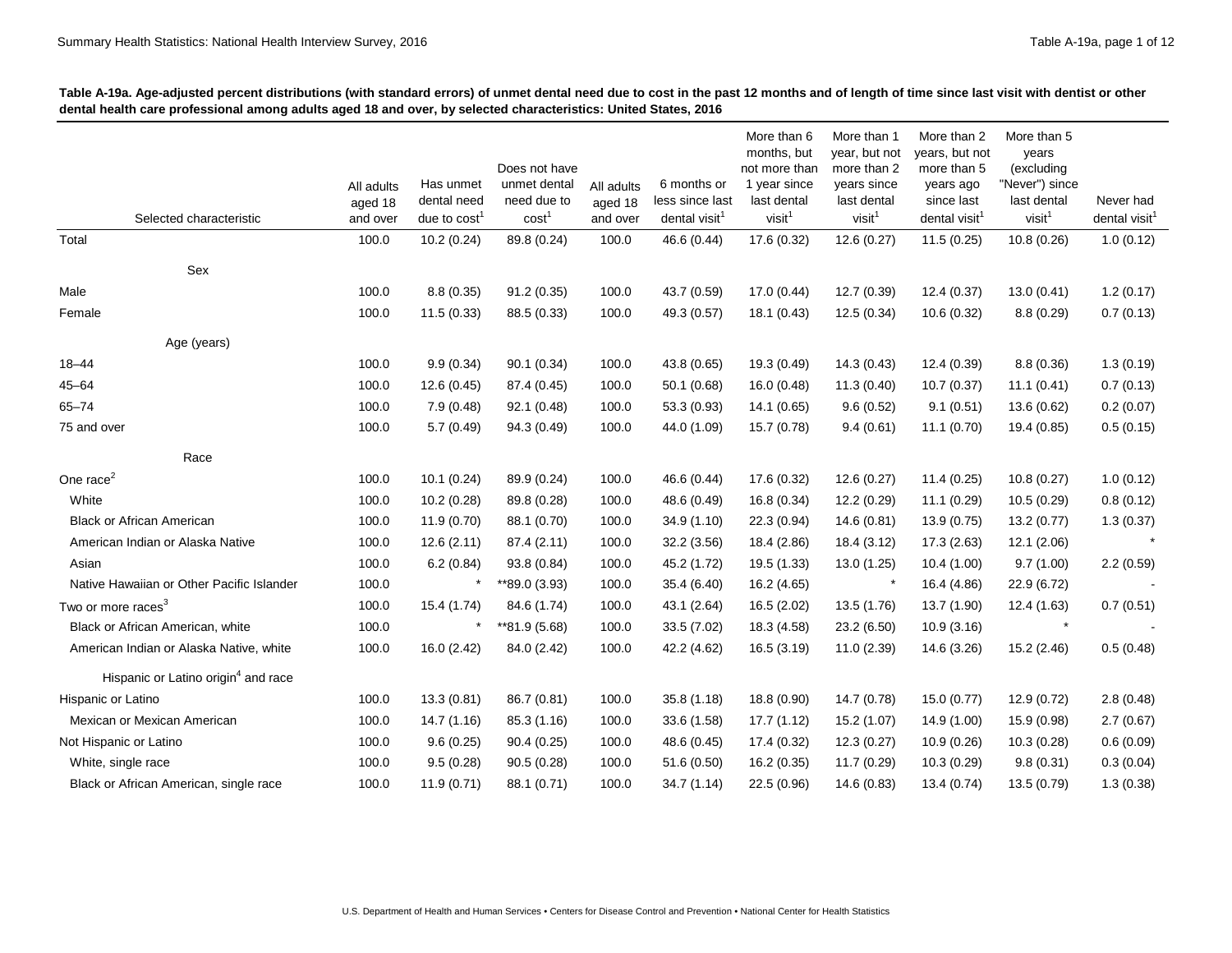|                                         |                     |                               |                                  |                     |                                              | More than 6                       | More than 1                       | More than 2                             | More than 5                       |                                        |
|-----------------------------------------|---------------------|-------------------------------|----------------------------------|---------------------|----------------------------------------------|-----------------------------------|-----------------------------------|-----------------------------------------|-----------------------------------|----------------------------------------|
|                                         |                     |                               | Does not have                    |                     |                                              | months, but<br>not more than      | year, but not<br>more than 2      | years, but not<br>more than 5           | years<br>(excluding               |                                        |
|                                         | All adults          | Has unmet                     | unmet dental                     | All adults          | 6 months or                                  | 1 year since                      | years since                       | years ago                               | "Never") since                    |                                        |
| Selected characteristic                 | aged 18<br>and over | dental need<br>due to $cost1$ | need due to<br>cost <sup>1</sup> | aged 18<br>and over | less since last<br>dental visit <sup>1</sup> | last dental<br>visit <sup>1</sup> | last dental<br>visit <sup>1</sup> | since last<br>dental visit <sup>1</sup> | last dental<br>visit <sup>1</sup> | Never had<br>dental visit <sup>1</sup> |
|                                         |                     |                               |                                  |                     |                                              |                                   |                                   |                                         |                                   |                                        |
| Education <sup>5</sup>                  |                     |                               |                                  |                     |                                              |                                   |                                   |                                         |                                   |                                        |
| Less than a high school diploma         | 100.0               | 17.7 (1.04)                   | 82.3 (1.04)                      | 100.0               | 26.0 (1.13)                                  | 14.7 (0.89)                       | 14.1 (0.85)                       | 17.2 (0.95)                             | 23.7 (1.16)                       | 4.2(0.72)                              |
| High school diploma or GED <sup>6</sup> | 100.0               | 12.2 (0.55)                   | 87.8 (0.55)                      | 100.0               | 36.5 (0.85)                                  | 16.5(0.63)                        | 14.8(0.65)                        | 13.9 (0.56)                             | 17.2 (0.65)                       | 1.1(0.21)                              |
| Some college                            | 100.0               | 12.7 (0.45)                   | 87.3 (0.45)                      | 100.0               | 47.2 (0.73)                                  | 17.8 (0.57)                       | 12.5(0.47)                        | 11.9(0.48)                              | 10.2(0.43)                        | 0.5(0.09)                              |
| Bachelor's degree or higher             | 100.0               | 6.0(0.33)                     | 94.0 (0.33)                      | 100.0               | 61.8(0.65)                                   | 16.9(0.52)                        | 9.3(0.39)                         | 7.5(0.36)                               | 4.1(0.25)                         | 0.3(0.07)                              |
| Current employment status <sup>7</sup>  |                     |                               |                                  |                     |                                              |                                   |                                   |                                         |                                   |                                        |
| Employed                                | 100.0               | 8.4(0.27)                     | 91.6(0.27)                       | 100.0               | 50.2(0.61)                                   | 17.4(0.44)                        | 12.2(0.35)                        | 10.5(0.38)                              | 8.9(0.32)                         | 0.8(0.10)                              |
| Full-time                               | 100.0               | 7.7(0.29)                     | 92.3(0.29)                       | 100.0               | 50.4 (0.79)                                  | 17.2 (0.53)                       | 12.1(0.44)                        | 10.5(0.47)                              | 9.0(0.44)                         | 0.7(0.10)                              |
| Part-time                               | 100.0               | 11.6 (0.79)                   | 88.4 (0.79)                      | 100.0               | 49.6 (1.29)                                  | 17.5 (0.89)                       | 13.2(0.81)                        | 10.4(0.77)                              | 8.5(0.66)                         | 0.8(0.24)                              |
| Not employed but has worked previously  | 100.0               | 14.5 (0.57)                   | 85.5 (0.57)                      | 100.0               | 42.1 (0.77)                                  | 16.7 (0.64)                       | 13.3 (0.65)                       | 14.2 (0.63)                             | 12.7(0.57)                        | 1.0(0.27)                              |
| Not employed and has never worked       | 100.0               | 9.5(0.99)                     | 90.5(0.99)                       | 100.0               | 35.3(1.81)                                   | 20.6 (1.47)                       | 12.5(1.11)                        | 13.7 (1.25)                             | 14.0 (1.26)                       | 3.9(1.06)                              |
| Family income <sup>8</sup>              |                     |                               |                                  |                     |                                              |                                   |                                   |                                         |                                   |                                        |
| Less than \$35,000                      | 100.0               | 18.9 (0.60)                   | 81.1 (0.60)                      | 100.0               | 30.2(0.68)                                   | 16.6 (0.54)                       | 15.2(0.51)                        | 16.4(0.50)                              | 19.4 (0.58)                       | 2.2(0.33)                              |
| \$35,000 or more                        | 100.0               | 7.0(0.27)                     | 93.0(0.27)                       | 100.0               | 53.7 (0.54)                                  | 17.6 (0.40)                       | 11.4(0.34)                        | 9.3(0.30)                               | 7.4(0.28)                         | 0.5(0.08)                              |
| \$35,000-\$49,999                       | 100.0               | 12.9 (0.92)                   | 87.1 (0.92)                      | 100.0               | 36.5(1.16)                                   | 18.5 (0.94)                       | 13.8 (0.79)                       | 15.3(0.87)                              | 14.8 (0.86)                       | 1.2(0.29)                              |
| \$50,000-\$74,999                       | 100.0               | 10.5(0.59)                    | 89.5 (0.59)                      | 100.0               | 45.0 (0.98)                                  | 18.7 (0.76)                       | 14.4 (0.72)                       | 12.0(0.60)                              | 9.5(0.57)                         | 0.5(0.16)                              |
| \$75,000-\$99,999                       | 100.0               | 5.6(0.55)                     | 94.4 (0.55)                      | 100.0               | 55.0 (1.19)                                  | 17.4 (0.92)                       | 10.9(0.71)                        | 9.2(0.75)                               | 6.8(0.59)                         | 0.6(0.23)                              |
| \$100,000 or more                       | 100.0               | 3.3(0.32)                     | 96.7 (0.32)                      | 100.0               | 65.7 (0.83)                                  | 16.4 (0.67)                       | 8.9(0.50)                         | 5.3(0.41)                               | 3.6(0.35)                         | 0.1(0.06)                              |
| Poverty status <sup>9</sup>             |                     |                               |                                  |                     |                                              |                                   |                                   |                                         |                                   |                                        |
| Poor                                    | 100.0               | 19.1 (0.90)                   | 80.9 (0.90)                      | 100.0               | 28.9 (0.99)                                  | 17.1(0.80)                        | 14.5(0.73)                        | 16.0(0.74)                              | 20.7 (0.84)                       | 2.8(0.53)                              |
| Near poor                               | 100.0               | 19.1 (0.82)                   | 80.9 (0.82)                      | 100.0               | 28.9 (0.88)                                  | 16.1(0.71)                        | 15.8 (0.66)                       | 17.1 (0.74)                             | 20.4 (0.79)                       | 1.6(0.28)                              |
| Not poor                                | 100.0               | 6.8(0.25)                     | 93.2(0.25)                       | 100.0               | 54.0 (0.53)                                  | 17.9 (0.39)                       | 11.5(0.33)                        | 9.2(0.28)                               | 7.0(0.26)                         | 0.4(0.07)                              |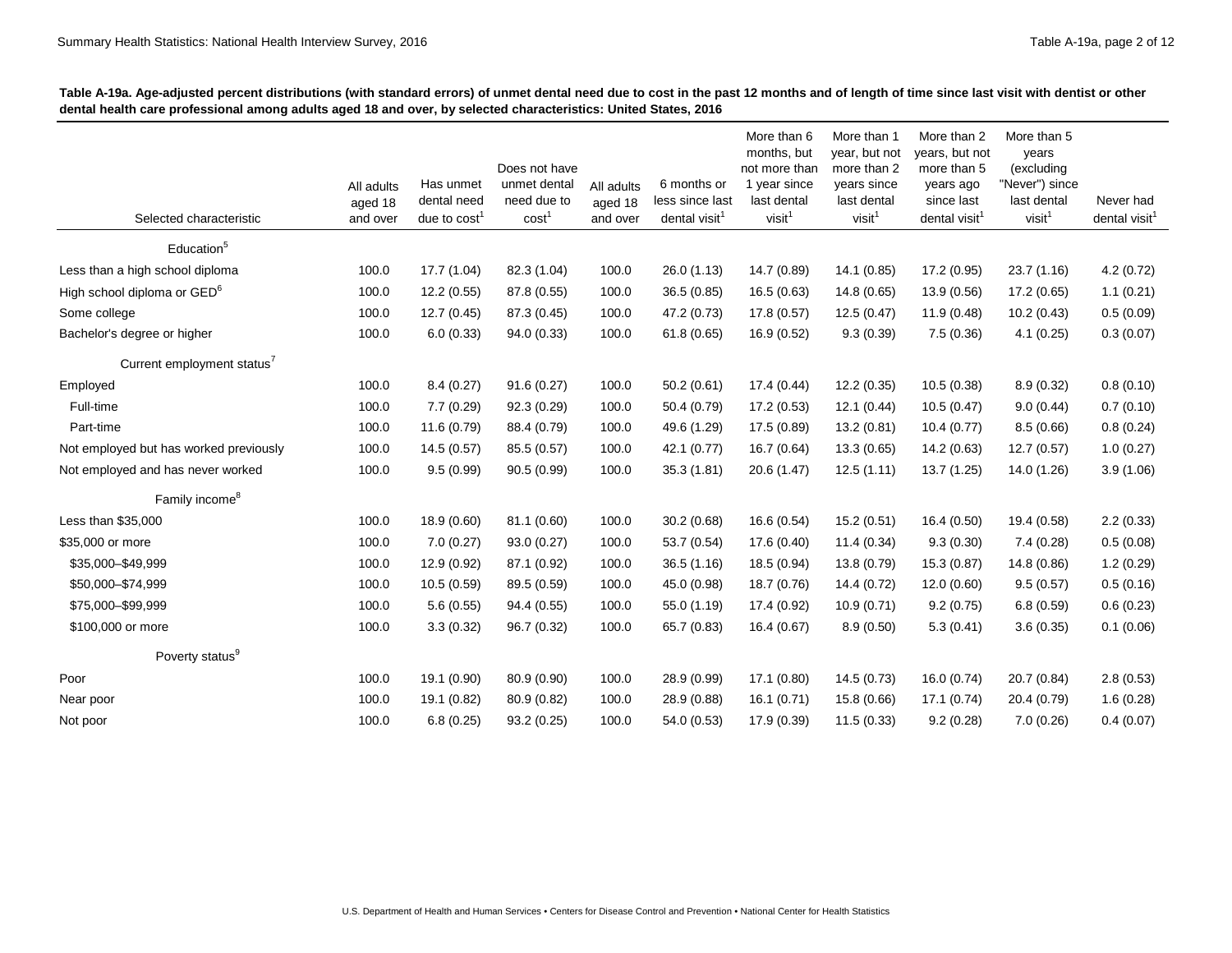| Selected characteristic                 | All adults<br>aged 18<br>and over | Has unmet<br>dental need<br>due to $cost1$ | Does not have<br>unmet dental<br>need due to<br>cost <sup>1</sup> | All adults<br>aged 18<br>and over | 6 months or<br>less since last<br>dental visit <sup>1</sup> | More than 6<br>months, but<br>not more than<br>1 year since<br>last dental<br>visit <sup>1</sup> | More than 1<br>year, but not<br>more than 2<br>years since<br>last dental<br>visit <sup>1</sup> | More than 2<br>years, but not<br>more than 5<br>years ago<br>since last<br>dental visit <sup>1</sup> | More than 5<br>years<br>(excluding<br>"Never") since<br>last dental<br>visit <sup>1</sup> | Never had<br>dental visit <sup>1</sup> |
|-----------------------------------------|-----------------------------------|--------------------------------------------|-------------------------------------------------------------------|-----------------------------------|-------------------------------------------------------------|--------------------------------------------------------------------------------------------------|-------------------------------------------------------------------------------------------------|------------------------------------------------------------------------------------------------------|-------------------------------------------------------------------------------------------|----------------------------------------|
| Health insurance coverage <sup>10</sup> |                                   |                                            |                                                                   |                                   |                                                             |                                                                                                  |                                                                                                 |                                                                                                      |                                                                                           |                                        |
| Under 65:                               |                                   |                                            |                                                                   |                                   |                                                             |                                                                                                  |                                                                                                 |                                                                                                      |                                                                                           |                                        |
| Private                                 | 100.0                             | 6.5(0.25)                                  | 93.5(0.25)                                                        | 100.0                             | 54.0 (0.58)                                                 | 18.5(0.43)                                                                                       | 11.8(0.35)                                                                                      | 9.0(0.31)                                                                                            | 6.2(0.27)                                                                                 | 0.5(0.08)                              |
| Medicaid                                | 100.0                             | 17.6 (0.91)                                | 82.4 (0.91)                                                       | 100.0                             | 32.5 (1.19)                                                 | 19.4 (0.89)                                                                                      | 15.0(0.83)                                                                                      | 16.3 (0.89)                                                                                          | 15.5 (0.91)                                                                               | 1.3(0.32)                              |
| Other coverage                          | 100.0                             | 16.5 (1.67)                                | 83.5 (1.67)                                                       | 100.0                             | 40.4 (2.33)                                                 | 15.8 (1.84)                                                                                      | 17.5 (1.81)                                                                                     | 13.8 (1.35)                                                                                          | 11.5(1.30)                                                                                | 0.9(0.68)                              |
| Uninsured                               | 100.0                             | 26.3 (1.21)                                | 73.7 (1.21)                                                       | 100.0                             | 19.6 (1.05)                                                 | 15.2 (0.97)                                                                                      | 18.1 (1.12)                                                                                     | 20.7 (1.00)                                                                                          | 22.0 (1.09)                                                                               | 4.4(0.76)                              |
| 65 and over:                            |                                   |                                            |                                                                   |                                   |                                                             |                                                                                                  |                                                                                                 |                                                                                                      |                                                                                           |                                        |
| Private                                 | 100.0                             | 3.9(0.38)                                  | 96.1 (0.38)                                                       | 100.0                             | 57.5 (1.07)                                                 | 14.6 (0.74)                                                                                      | 8.2(0.56)                                                                                       | 7.6(0.54)                                                                                            | 11.8(0.70)                                                                                | 0.1(0.08)                              |
| Medicare and Medicaid                   | 100.0                             | 13.6 (1.63)                                | 86.4 (1.63)                                                       | 100.0                             | 25.9 (2.39)                                                 | 13.2 (1.87)                                                                                      | 10.7 (1.50)                                                                                     | 12.6 (1.50)                                                                                          | 36.3 (2.57)                                                                               | 1.4(0.50)                              |
| Medicare Advantage                      | 100.0                             | 6.8(0.77)                                  | 93.2 (0.77)                                                       | 100.0                             | 51.1(1.43)                                                  | 13.9 (0.99)                                                                                      | 10.7(0.87)                                                                                      | 10.9 (1.00)                                                                                          | 13.1 (0.99)                                                                               | 0.3(0.19)                              |
| Medicare only                           | 100.0                             | 11.4 (1.07)                                | 88.6 (1.07)                                                       | 100.0                             | 36.4 (1.60)                                                 | 17.3 (1.36)                                                                                      | 9.1(0.91)                                                                                       | 14.3 (1.23)                                                                                          | 22.4 (1.28)                                                                               | 0.4(0.20)                              |
| Other coverage                          | 100.0                             | 6.2(1.08)                                  | 93.8 (1.08)                                                       | 100.0                             | 47.3 (2.54)                                                 | 16.2 (1.75)                                                                                      | 10.9 (1.54)                                                                                     | 7.9(1.06)                                                                                            | 17.6 (1.87)                                                                               | 0.1(0.07)                              |
| Uninsured                               | 100.0                             |                                            |                                                                   | 100.0                             |                                                             |                                                                                                  |                                                                                                 |                                                                                                      |                                                                                           |                                        |
| Marital status                          |                                   |                                            |                                                                   |                                   |                                                             |                                                                                                  |                                                                                                 |                                                                                                      |                                                                                           |                                        |
| Married                                 | 100.0                             | 8.5(0.35)                                  | 91.5(0.35)                                                        | 100.0                             | 51.5(0.61)                                                  | 16.8 (0.45)                                                                                      | 11.4(0.38)                                                                                      | 10.1(0.36)                                                                                           | 9.1(0.33)                                                                                 | 1.1(0.16)                              |
| Widowed                                 | 100.0                             | 16.8 (3.46)                                | 83.2 (3.46)                                                       | 100.0                             | 36.0 (4.58)                                                 | 17.0 (3.81)                                                                                      | 7.3(0.97)                                                                                       | 23.9 (5.28)                                                                                          | 15.7 (3.24)                                                                               | 0.1(0.04)                              |
| Divorced or separated                   | 100.0                             | 17.3 (0.93)                                | 82.7 (0.93)                                                       | 100.0                             | 39.6 (1.15)                                                 | 17.6 (0.97)                                                                                      | 13.5 (0.93)                                                                                     | 14.6 (0.92)                                                                                          | 14.1 (0.80)                                                                               | 0.7(0.19)                              |
| Never married                           | 100.0                             | 10.7 (0.52)                                | 89.3 (0.52)                                                       | 100.0                             | 42.4 (0.88)                                                 | 18.9 (0.70)                                                                                      | 12.6 (0.56)                                                                                     | 12.6 (0.60)                                                                                          | 12.4 (0.64)                                                                               | 1.0(0.21)                              |
| Living with a partner                   | 100.0                             | 14.2 (1.01)                                | 85.8 (1.01)                                                       | 100.0                             | 35.1 (1.42)                                                 | 17.2 (1.13)                                                                                      | 17.1(1.10)                                                                                      | 14.4 (1.07)                                                                                          | 15.6 (1.06)                                                                               | 0.6(0.28)                              |
| Place of residence <sup>11</sup>        |                                   |                                            |                                                                   |                                   |                                                             |                                                                                                  |                                                                                                 |                                                                                                      |                                                                                           |                                        |
| Large MSA                               | 100.0                             | 9.7(0.33)                                  | 90.3(0.33)                                                        | 100.0                             | 48.7 (0.61)                                                 | 17.7 (0.45)                                                                                      | 12.6 (0.38)                                                                                     | 10.7(0.34)                                                                                           | 9.4(0.33)                                                                                 | 1.0(0.15)                              |
| Small MSA                               | 100.0                             | 10.5(0.41)                                 | 89.5 (0.41)                                                       | 100.0                             | 46.5 (0.75)                                                 | 17.6 (0.54)                                                                                      | 12.7(0.45)                                                                                      | 12.0 (0.45)                                                                                          | 10.6(0.45)                                                                                | 0.6(0.11)                              |
| Not in MSA                              | 100.0                             | 11.8 (0.76)                                | 88.2 (0.76)                                                       | 100.0                             | 38.5 (1.09)                                                 | 17.3(0.73)                                                                                       | 12.4 (0.56)                                                                                     | 13.6 (0.64)                                                                                          | 16.5(0.87)                                                                                | 1.6(0.51)                              |
| Region                                  |                                   |                                            |                                                                   |                                   |                                                             |                                                                                                  |                                                                                                 |                                                                                                      |                                                                                           |                                        |
| Northeast                               | 100.0                             | 7.4(0.47)                                  | 92.6(0.47)                                                        | 100.0                             | 49.5 (1.02)                                                 | 20.4 (0.89)                                                                                      | 12.3(0.61)                                                                                      | 9.7(0.57)                                                                                            | 7.5(0.52)                                                                                 | 0.6(0.27)                              |
| Midwest                                 | 100.0                             | 8.8(0.41)                                  | 91.2(0.41)                                                        | 100.0                             | 48.7 (0.87)                                                 | 17.1(0.61)                                                                                       | 12.1 (0.49)                                                                                     | 11.0 (0.49)                                                                                          | 10.6(0.57)                                                                                | 0.5(0.14)                              |
| South                                   | 100.0                             | 11.5(0.46)                                 | 88.5 (0.46)                                                       | 100.0                             | 41.7 (0.72)                                                 | 17.4 (0.54)                                                                                      | 13.2 (0.47)                                                                                     | 13.0(0.44)                                                                                           | 12.9(0.45)                                                                                | 1.7(0.28)                              |
| West                                    | 100.0                             | 11.5(0.53)                                 | 88.5 (0.53)                                                       | 100.0                             | 49.4 (0.95)                                                 | 16.2 (0.59)                                                                                      | 12.4 (0.58)                                                                                     | 11.1 (0.52)                                                                                          | 10.2(0.56)                                                                                | 0.6(0.14)                              |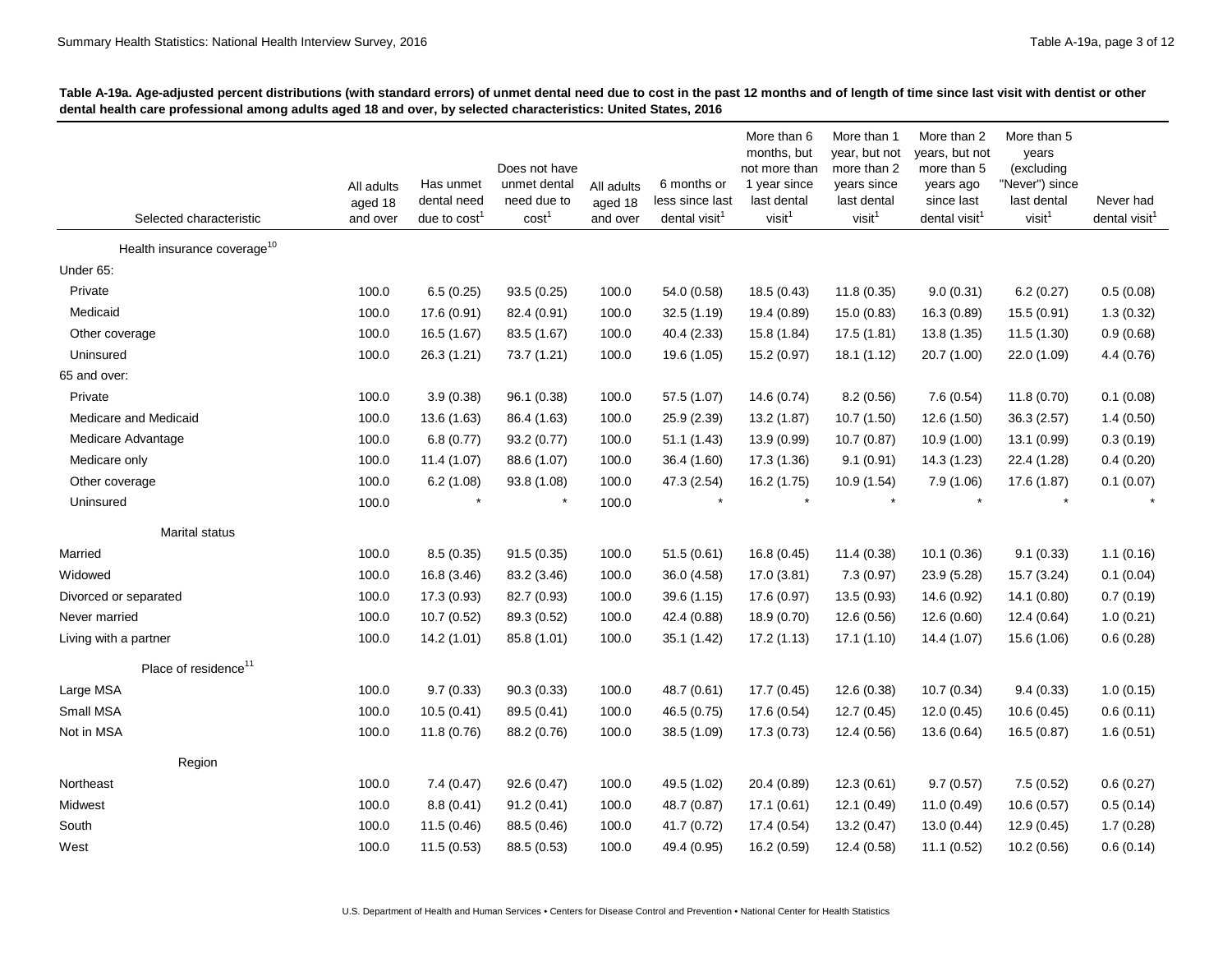|                                                        |                                   |                                                      |                                                                   |                                   |                                                             | More than 6                                                                     | More than 1                                                                      | More than 2                                                                           | More than 5                                                                |                                        |
|--------------------------------------------------------|-----------------------------------|------------------------------------------------------|-------------------------------------------------------------------|-----------------------------------|-------------------------------------------------------------|---------------------------------------------------------------------------------|----------------------------------------------------------------------------------|---------------------------------------------------------------------------------------|----------------------------------------------------------------------------|----------------------------------------|
| Selected characteristic                                | All adults<br>aged 18<br>and over | Has unmet<br>dental need<br>due to cost <sup>1</sup> | Does not have<br>unmet dental<br>need due to<br>cost <sup>1</sup> | All adults<br>aged 18<br>and over | 6 months or<br>less since last<br>dental visit <sup>1</sup> | months, but<br>not more than<br>vear since<br>last dental<br>visit <sup>1</sup> | year, but not<br>more than 2<br>years since<br>last dental<br>visit <sup>1</sup> | years, but not<br>more than 5<br>years ago<br>since last<br>dental visit <sup>1</sup> | years<br>(excluding<br>"Never") since<br>last dental<br>visit <sup>1</sup> | Never had<br>dental visit <sup>1</sup> |
| Hispanic or Latino origin <sup>4</sup> , race, and sex |                                   |                                                      |                                                                   |                                   |                                                             |                                                                                 |                                                                                  |                                                                                       |                                                                            |                                        |
| Hispanic or Latino, male                               | 100.0                             | 12.2 (1.08)                                          | 87.8 (1.08)                                                       | 100.0                             | 33.3(1.56)                                                  | 18.2 (1.32)                                                                     | 13.4 (1.07)                                                                      | 15.4 (1.19)                                                                           | 16.3 (1.23)                                                                | 3.4(0.61)                              |
| Hispanic or Latina, female                             | 100.0                             | 14.4 (1.13)                                          | 85.6 (1.13)                                                       | 100.0                             | 38.1 (1.52)                                                 | 19.5 (1.18)                                                                     | 15.9(1.10)                                                                       | 14.6 (1.02)                                                                           | 9.6(0.80)                                                                  | 2.2(0.55)                              |
| Not Hispanic or Latino:                                |                                   |                                                      |                                                                   |                                   |                                                             |                                                                                 |                                                                                  |                                                                                       |                                                                            |                                        |
| White, single race, male                               | 100.0                             | 8.0(0.40)                                            | 92.0(0.40)                                                        | 100.0                             | 48.5 (0.69)                                                 | 16.0(0.50)                                                                      | 12.3(0.44)                                                                       | 11.3(0.43)                                                                            | 11.5(0.42)                                                                 | 0.3(0.07)                              |
| White, single race, female                             | 100.0                             | 10.8(0.40)                                           | 89.2 (0.40)                                                       | 100.0                             | 54.7 (0.64)                                                 | 16.5(0.50)                                                                      | 11.1 (0.39)                                                                      | 9.4(0.36)                                                                             | 8.1(0.36)                                                                  | 0.2(0.06)                              |
| Black or African American, single race, male           | 100.0                             | 10.2(1.07)                                           | 89.8 (1.07)                                                       | 100.0                             | 31.4(1.77)                                                  | 20.4 (1.59)                                                                     | 15.0 (1.41)                                                                      | 14.5(1.18)                                                                            | 17.0 (1.44)                                                                | 1.7(0.77)                              |
| Black or African American, single race, female         | 100.0                             | 13.5(0.93)                                           | 86.5 (0.93)                                                       | 100.0                             | 37.4 (1.37)                                                 | 24.0 (1.27)                                                                     | 14.3 (1.03)                                                                      | 12.5(0.91)                                                                            | 10.9(0.76)                                                                 | 0.9(0.27)                              |

\* Estimate is considered unreliable, as specified in National Center for Health Statistics Data Presentation Standards for Proportions (available from: https://www.cdc.gov/nchs/data/series/sr 02/sr02 175.pdf), and is not s

\*\* Complement of the estimate is considered unreliable, as specified in National Center for Health Statistics Data Presentation Standards for Proportions (available from: https://www.cdc.gov/nchs/data/series/sr\_02/sr02\_175

- Quantity zero.

Based on separate questions that asked respondents, "During the past 12 months, was there any time when you needed any of the following but didn't get it because you couldn't afford it: Dental care (including check-ups)?" you last saw a dentist?" Regarding the second question, respondents were instructed to include all types of dentists, such as orthodontists, oral surgeons, and all other dental specialists, as well as dental hygienists. Re months or less; more than 6 months, but not more than 1 year ago; more than 1 year, but not more than 2 years, but not more than 5 years ago; more than 5 years ago; and never.

<sup>2</sup>Refers to persons who indicated only a single race group, including those of Hispanic or Latino origin.

<sup>3</sup>Refers to persons who indicated more than one race group, including those of Hispanic or Latino origin. Only two combinations of multiple race groups are shown due to small sample sizes for other combinations.

<sup>4</sup>Refers to persons who are of Hispanic or Latino origin and may be of any race or combination of races. "Not Hispanic or Latino" refers to persons who are not of Hispanic or Latino origin, regardless of race.

<sup>5</sup>Shown only for adults aged 25 and over. Estimates are age adjusted to the projected 2000 U.S. population as the standard population using four age groups: 25-44, 45-64, 65-74, and 75 and over.

<sup>6</sup>GED is General Educational Development high school equivalency diploma.

<sup>7</sup>"Full-time" employment is 35 or more hours per week. "Part-time" employment is 34 or fewer hours per week.

<sup>8</sup>Includes persons in families that reported either a dollar amount or would not provide a dollar amount but provided an income interval.

<sup>9</sup>"Poor" persons live in families defined as below the poverty threshold. "Near poor" persons live in families with incomes of 100% to less than 200% of the poverty threshold. "Not poor" persons live in families with inco greater.

<sup>10</sup>Based on a hierarchy of mutually exclusive categories. Adults with more than one type of health insurance were assigned to the first appropriate category in the hierarchy. "Uninsured" includes adults who had no coverag Health Service coverage or had only a private plan that paid for one type of service such as accidents or dental care.

<sup>11</sup>MSA is metropolitan statistical area. Large MSAs have a population size of 1 million or more; small MSAs have a population size of less than 1 million. "Not in MSA" consists of persons not living in a metropolitan stat

NOTES: Estimates are based on household interviews of a sample of the civilian noninstitutionalized population. This table is based on data from the Sample Adult file and was weighted using the Sample Adult weight. Unknown the denominators when calculating percentages. Percentages may not add to totals due to rounding. "Total" includes other races not shown separately and persons with unknown education, family income, poverty status, and hea otherwise specified, estimates are age-adjusted using the projected 2000 U.S. population as the standard population and using four age groups: 18-44, 45-64, 65-74, and 75 and over. Estimates for age groups are not age-adju source, methods, and definitions used for this table, refer to Technical Notes for Summary Health Statistics Tables: National Health Interview Survey (available from [http://www.cdc.gov/nchs/nhis/SHS/tables.htm\). S](http://www.cdc.gov/nchs/nhis/SHS/tables.htm)uggested Tables of Summary Health Statistics for U.S. Adults: 2016 National Health Interview Survey. National Center for Health Statistics. 2018. Available from: [http://www.cdc.gov/nchs/nhis/SHS/tables.htm.](http://www.cdc.gov/nchs/nhis/SHS/tables.htm)  SOURCE: NCHS, National Health Interview Survey, 2016.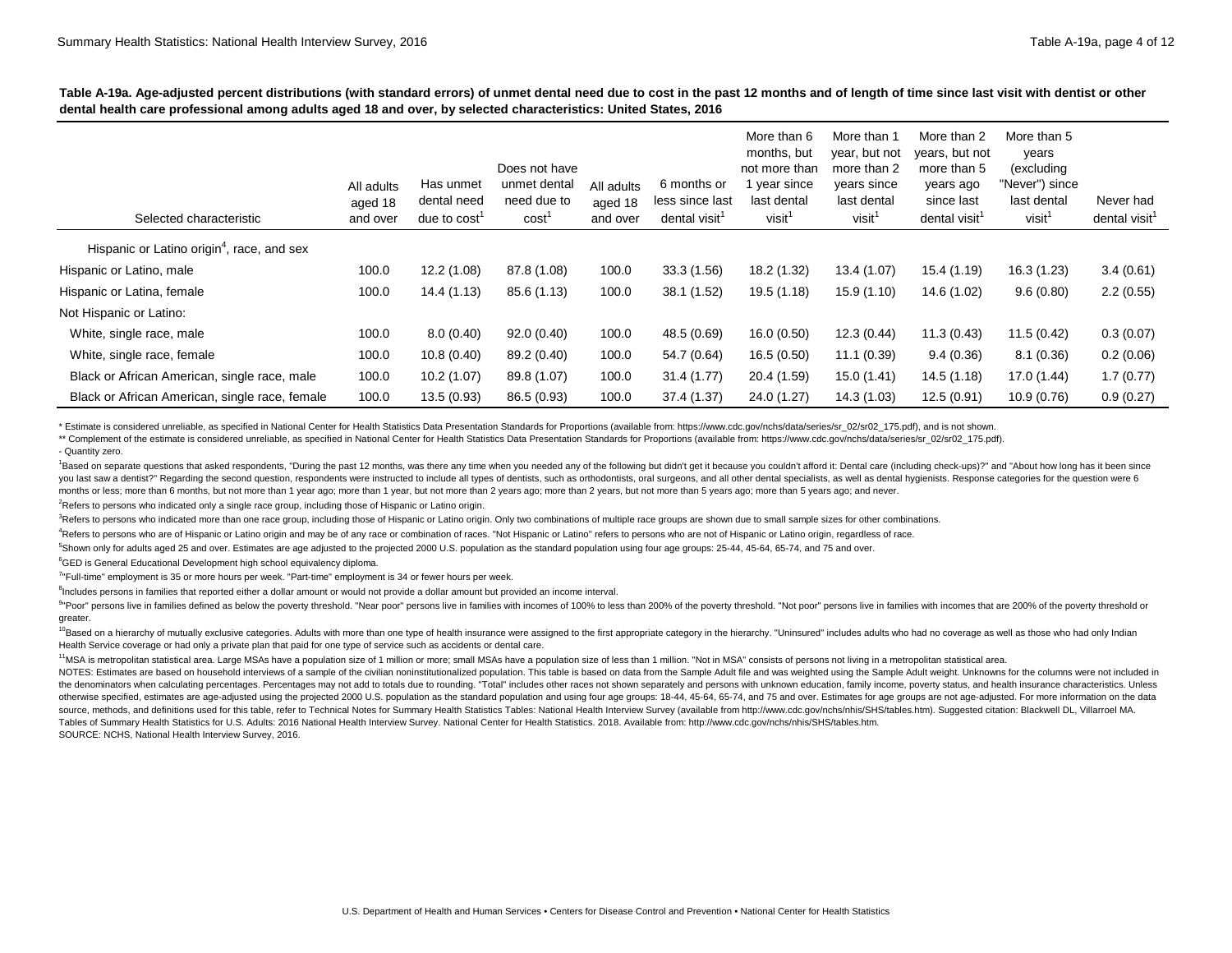| Selected characteristic                         | All adults<br>aged 18 and<br>over | Has unmet<br>dental need<br>due to $cost1$ | Does not<br>have unmet<br>dental need<br>due to cost | All adults<br>aged 18 and<br>over | 6 months or<br>less since<br>last dental<br>visit <sup>1</sup> | More than 6<br>months, but<br>not more<br>than 1 year<br>since last<br>dental visit <sup>1</sup> | More than 1<br>more than 2<br>years since<br>last dental<br>visit <sup>1</sup> | More than 2<br>year, but not years, but not<br>more than 5<br>years ago<br>since last<br>dental visit <sup>1</sup> | More than 5<br>years<br>(excluding<br>"Never")<br>since last<br>dental visit | Never had<br>dental visit $1$ |
|-------------------------------------------------|-----------------------------------|--------------------------------------------|------------------------------------------------------|-----------------------------------|----------------------------------------------------------------|--------------------------------------------------------------------------------------------------|--------------------------------------------------------------------------------|--------------------------------------------------------------------------------------------------------------------|------------------------------------------------------------------------------|-------------------------------|
| Total                                           | 245,142                           | 24,866                                     | 217,841                                              | 245,142                           | 113,772                                                        | 41,817                                                                                           | 29,826                                                                         | 27,371                                                                                                             | 26,589                                                                       | 2,204                         |
|                                                 |                                   |                                            |                                                      |                                   |                                                                |                                                                                                  |                                                                                |                                                                                                                    |                                                                              |                               |
| Sex                                             |                                   |                                            |                                                      |                                   |                                                                |                                                                                                  |                                                                                |                                                                                                                    |                                                                              |                               |
| Male                                            | 118,223                           | 10,358                                     | 106,639                                              | 118,223                           | 51,564                                                         | 19,563                                                                                           | 14,476                                                                         | 14,226                                                                                                             | 15,205                                                                       | 1,363                         |
| Female                                          | 126,920                           | 14,508                                     | 111,202                                              | 126,920                           | 62,208                                                         | 22,254                                                                                           | 15,350                                                                         | 13,145                                                                                                             | 11,384                                                                       | 841                           |
| Age (years)                                     |                                   |                                            |                                                      |                                   |                                                                |                                                                                                  |                                                                                |                                                                                                                    |                                                                              |                               |
| 18-44                                           | 113,401                           | 11,090                                     | 101,070                                              | 113,401                           | 48,883                                                         | 21,571                                                                                           | 15,982                                                                         | 13,806                                                                                                             | 9,852                                                                        | 1,491                         |
| $45 - 64$                                       | 83,703                            | 10,435                                     | 72,490                                               | 83,703                            | 41,385                                                         | 13,243                                                                                           | 9,344                                                                          | 8,858                                                                                                              | 9,165                                                                        | 572                           |
| $65 - 74$                                       | 28,532                            | 2,240                                      | 26,014                                               | 28,532                            | 15,025                                                         | 3,986                                                                                            | 2,694                                                                          | 2,575                                                                                                              | 3,839                                                                        | 52                            |
| 75 and over                                     | 19,507                            | 1,101                                      | 18,268                                               | 19,507                            | 8,480                                                          | 3,017                                                                                            | 1,805                                                                          | 2,131                                                                                                              | 3,732                                                                        | 89                            |
| Race                                            |                                   |                                            |                                                      |                                   |                                                                |                                                                                                  |                                                                                |                                                                                                                    |                                                                              |                               |
| One race <sup>2</sup>                           | 240,410                           | 24,189                                     | 213,841                                              | 240,410                           | 111,784                                                        | 41,042                                                                                           | 29,191                                                                         | 26,696                                                                                                             | 26,023                                                                       | 2,171                         |
| White                                           | 192,455                           | 19,325                                     | 171,295                                              | 192,455                           | 93,804                                                         | 31,078                                                                                           | 22,494                                                                         | 20,655                                                                                                             | 20,484                                                                       | 1,432                         |
| <b>Black or African American</b>                | 30,105                            | 3,591                                      | 26,097                                               | 30,105                            | 10,356                                                         | 6,547                                                                                            | 4,287                                                                          | 4,049                                                                                                              | 3,791                                                                        | 366                           |
| American Indian or Alaska Native                | 2,460                             | 315                                        | 2,137                                                | 2,460                             | 766                                                            | 458                                                                                              | 460                                                                            | 425                                                                                                                | 288                                                                          |                               |
| Asian                                           | 14,853                            | 902                                        | 13,829                                               | 14,853                            | 6,654                                                          | 2,875                                                                                            | 1,905                                                                          | 1,484                                                                                                              | 1,339                                                                        | 329                           |
| Native Hawaiian or Other Pacific Islander       | 538                               | $\star$                                    | **482                                                | 538                               | 204                                                            | 84                                                                                               | $\star$                                                                        | 83                                                                                                                 |                                                                              |                               |
| Two or more races <sup>3</sup>                  | 4,732                             | 677                                        | 4,001                                                | 4,732                             | 1,988                                                          | 775                                                                                              | 635                                                                            | 675                                                                                                                | 565                                                                          | 33                            |
| Black or African American, white                | 816                               | 139                                        | 666                                                  | 816                               | 230                                                            | 169                                                                                              | 152                                                                            | 132                                                                                                                | $\star$                                                                      |                               |
| American Indian or Alaska Native, white         | 1,763                             | 287                                        | 1,433                                                | 1,763                             | 716                                                            | 281                                                                                              | 193                                                                            | 256                                                                                                                | 267                                                                          | 8                             |
| Hispanic or Latino origin <sup>4</sup> and race |                                   |                                            |                                                      |                                   |                                                                |                                                                                                  |                                                                                |                                                                                                                    |                                                                              |                               |
| Hispanic or Latino                              | 38,782                            | 5,172                                      | 33,280                                               | 38,782                            | 13,751                                                         | 7,281                                                                                            | 5,701                                                                          | 5,705                                                                                                              | 4,738                                                                        | 1,100                         |
| Mexican or Mexican American                     | 23,240                            | 3,437                                      | 19,578                                               | 23,240                            | 7,739                                                          | 4,112                                                                                            | 3,560                                                                          | 3,364                                                                                                              | 3,476                                                                        | 658                           |
| Not Hispanic or Latino                          | 206,360                           | 19,693                                     | 184,561                                              | 206,360                           | 100,021                                                        | 34,536                                                                                           | 24,126                                                                         | 21,666                                                                                                             | 21,850                                                                       | 1,104                         |
| White, single race                              | 157,505                           | 14,598                                     | 141,377                                              | 157,505                           | 81,558                                                         | 24,462                                                                                           | 17,352                                                                         | 15,624                                                                                                             | 16,083                                                                       | 397                           |
| Black or African American, single race          | 28,757                            | 3,432                                      | 24,909                                               | 28,757                            | 9,838                                                          | 6,312                                                                                            | 4,104                                                                          | 3,730                                                                                                              | 3,708                                                                        | 357                           |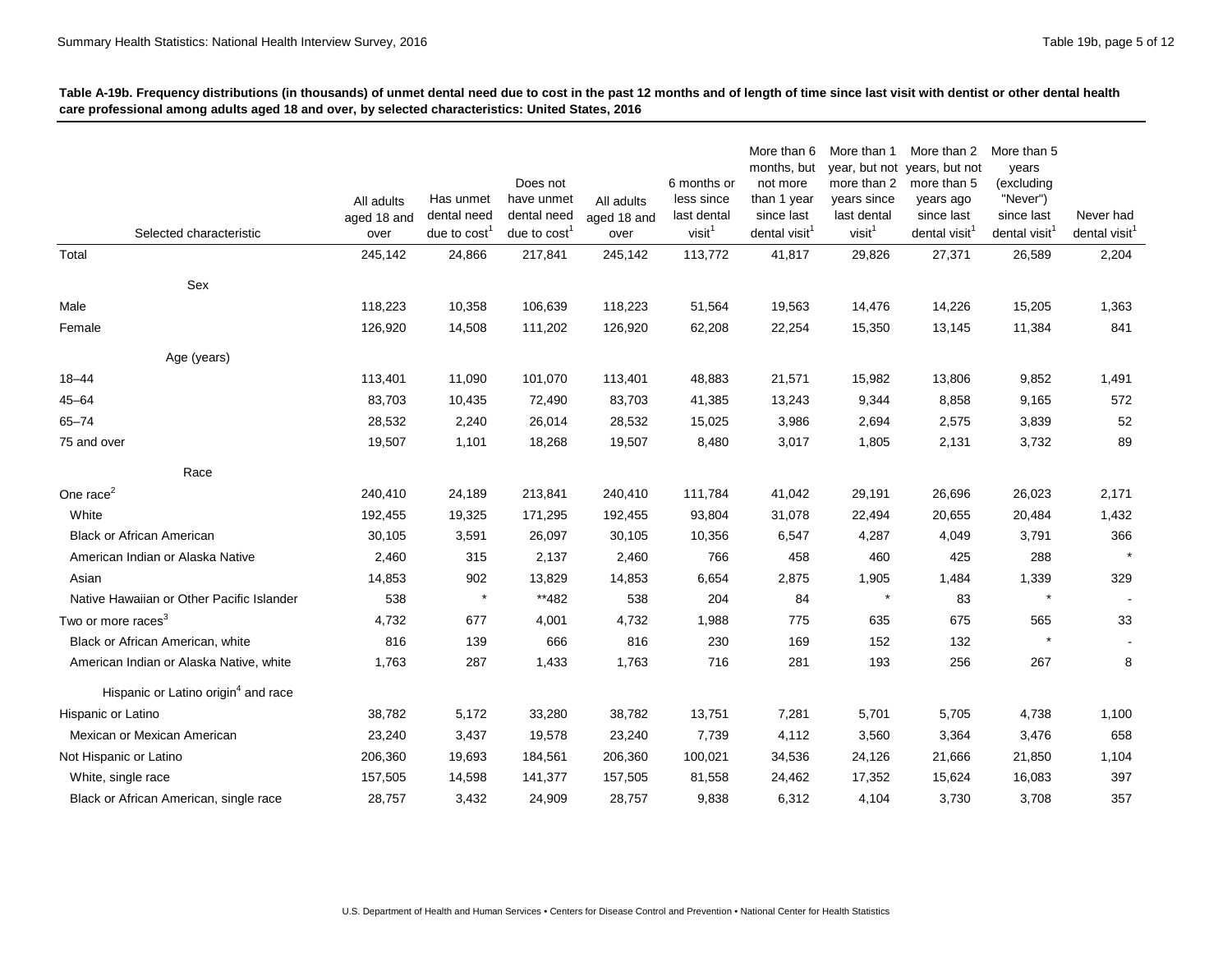| Selected characteristic                 | All adults<br>aged 18 and<br>over | Has unmet<br>dental need<br>due to $cost1$ | Does not<br>have unmet<br>dental need<br>due to $cost1$ | All adults<br>aged 18 and<br>over | 6 months or<br>less since<br>last dental<br>visit <sup>1</sup> | More than 6<br>months, but<br>not more<br>than 1 year<br>since last<br>dental visit <sup>1</sup> | More than 1<br>year, but not<br>more than 2<br>years since<br>last dental<br>visit <sup>1</sup> | More than 2<br>years, but not<br>more than 5<br>years ago<br>since last<br>dental visit | More than 5<br>years<br>(excluding<br>"Never")<br>since last<br>dental visit <sup>1</sup> | Never had<br>dental visit $1$ |
|-----------------------------------------|-----------------------------------|--------------------------------------------|---------------------------------------------------------|-----------------------------------|----------------------------------------------------------------|--------------------------------------------------------------------------------------------------|-------------------------------------------------------------------------------------------------|-----------------------------------------------------------------------------------------|-------------------------------------------------------------------------------------------|-------------------------------|
| Education <sup>5</sup>                  |                                   |                                            |                                                         |                                   |                                                                |                                                                                                  |                                                                                                 |                                                                                         |                                                                                           |                               |
| Less than a high school diploma         | 26,459                            | 4,402                                      | 21,734                                                  | 26,459                            | 6,655                                                          | 3,734                                                                                            | 3,581                                                                                           | 4,382                                                                                   | 6,639                                                                                     | 929                           |
| High school diploma or GED <sup>6</sup> | 51,932                            | 6,116                                      | 45,267                                                  | 51,932                            | 19,258                                                         | 8,300                                                                                            | 7,278                                                                                           | 6,919                                                                                   | 8,884                                                                                     | 465                           |
| Some college                            | 61,937                            | 7,787                                      | 53,540                                                  | 61,937                            | 29,215                                                         | 10,718                                                                                           | 7,527                                                                                           | 7,221                                                                                   | 6,169                                                                                     | 273                           |
| Bachelor's degree or higher             | 74,100                            | 4,444                                      | 69,160                                                  | 74,100                            | 45,718                                                         | 12,371                                                                                           | 6,783                                                                                           | 5,385                                                                                   | 2,940                                                                                     | 182                           |
| Current employment status'              |                                   |                                            |                                                         |                                   |                                                                |                                                                                                  |                                                                                                 |                                                                                         |                                                                                           |                               |
| Employed                                | 150,236                           | 13,536                                     | 135,105                                                 | 150,236                           | 73,204                                                         | 26,474                                                                                           | 18,660                                                                                          | 15,506                                                                                  | 12,935                                                                                    | 1,237                         |
| Full-time                               | 120,071                           | 9,984                                      | 108,770                                                 | 120,071                           | 58,566                                                         | 21,232                                                                                           | 14,691                                                                                          | 12,449                                                                                  | 10,419                                                                                    | 941                           |
| Part-time                               | 27,966                            | 3,324                                      | 24,371                                                  | 27,966                            | 13,569                                                         | 4,842                                                                                            | 3,727                                                                                           | 2,808                                                                                   | 2,346                                                                                     | 235                           |
| Not employed but has worked previously  | 81,641                            | 10,191                                     | 70,829                                                  | 81,641                            | 35,960                                                         | 12,661                                                                                           | 9,542                                                                                           | 10,121                                                                                  | 11,921                                                                                    | 491                           |
| Not employed and has never worked       | 13,099                            | 1,134                                      | 11,751                                                  | 13,099                            | 4,588                                                          | 2,608                                                                                            | 1,610                                                                                           | 1,722                                                                                   | 1,714                                                                                     | 476                           |
| Family income <sup>8</sup>              |                                   |                                            |                                                         |                                   |                                                                |                                                                                                  |                                                                                                 |                                                                                         |                                                                                           |                               |
| Less than \$35,000                      | 66,236                            | 12,118                                     | 53,348                                                  | 66,236                            | 19,723                                                         | 10,665                                                                                           | 9,713                                                                                           | 10,603                                                                                  | 13,100                                                                                    | 1,349                         |
| \$35,000 or more                        | 153,049                           | 10,895                                     | 140,934                                                 | 153,049                           | 82,418                                                         | 26,274                                                                                           | 17,072                                                                                          | 13,858                                                                                  | 11,064                                                                                    | 671                           |
| \$35,000-\$49,999                       | 24,929                            | 3,105                                      | 21,476                                                  | 24,929                            | 9,071                                                          | 4,475                                                                                            | 3,350                                                                                           | 3,690                                                                                   | 3,670                                                                                     | 273                           |
| \$50,000-\$74,999                       | 38,167                            | 3,978                                      | 34,006                                                  | 38,167                            | 17,205                                                         | 7,008                                                                                            | 5,347                                                                                           | 4,490                                                                                   | 3,578                                                                                     | 179                           |
| \$75,000-\$99,999                       | 27,484                            | 1,583                                      | 25,702                                                  | 27,484                            | 15,136                                                         | 4,740                                                                                            | 2,923                                                                                           | 2,473                                                                                   | 1,763                                                                                     | 154                           |
| \$100,000 or more                       | 62,469                            | 2,229                                      | 59,751                                                  | 62,469                            | 41,005                                                         | 10,050                                                                                           | 5,452                                                                                           | 3,205                                                                                   | 2,053                                                                                     | 64                            |
| Poverty status <sup>9</sup>             |                                   |                                            |                                                         |                                   |                                                                |                                                                                                  |                                                                                                 |                                                                                         |                                                                                           |                               |
| Poor                                    | 28,852                            | 5,255                                      | 23,204                                                  | 28,852                            | 8,392                                                          | 4,991                                                                                            | 4,179                                                                                           | 4,523                                                                                   | 5,354                                                                                     | 866                           |
| Near poor                               | 40,911                            | 7,583                                      | 32,869                                                  | 40,911                            | 11,583                                                         | 6,468                                                                                            | 6,290                                                                                           | 6,861                                                                                   | 8,405                                                                                     | 630                           |
| Not poor                                | 162,870                           | 11,057                                     | 150,554                                                 | 162,870                           | 88,434                                                         | 28,186                                                                                           | 18,014                                                                                          | 14,530                                                                                  | 11,326                                                                                    | 599                           |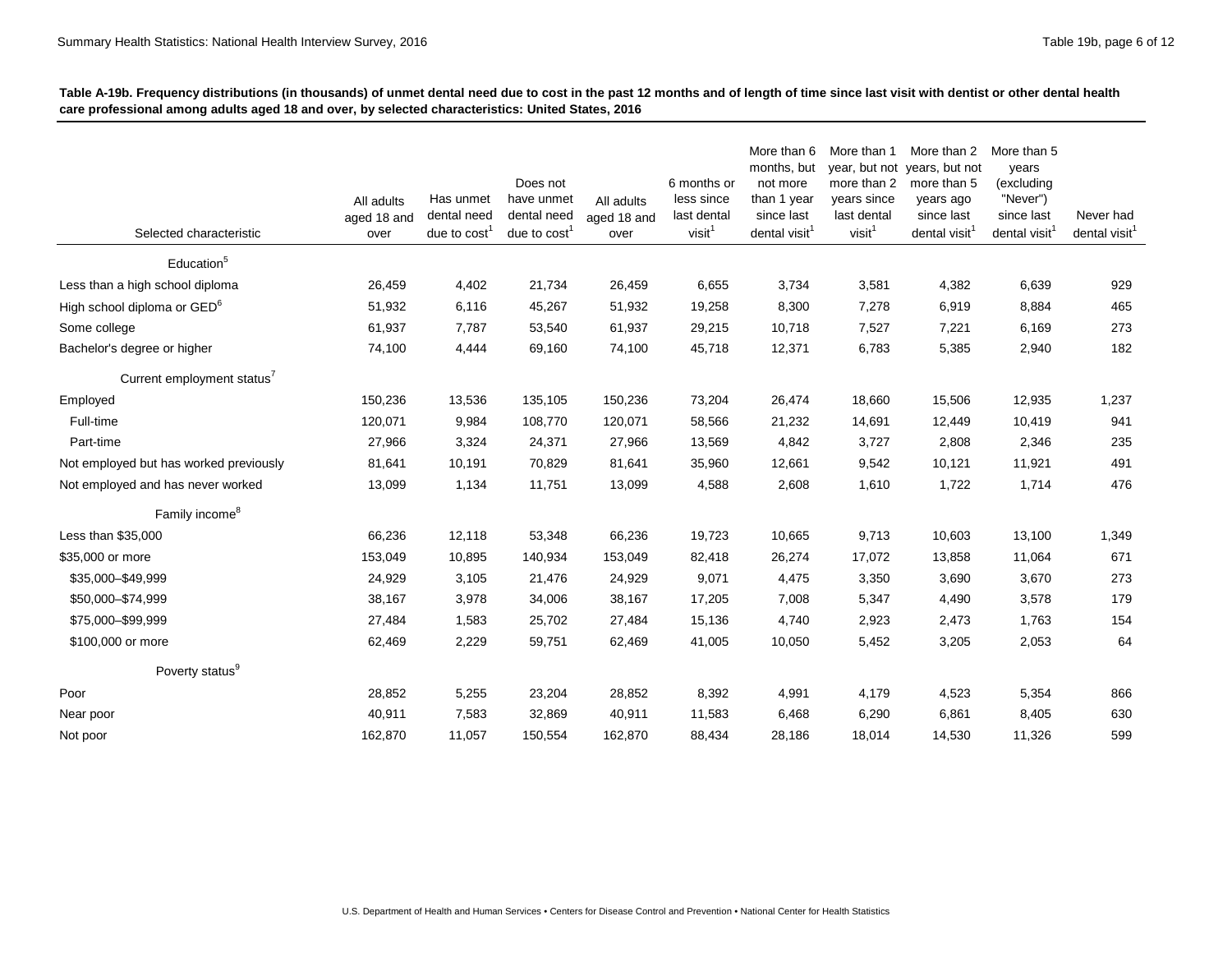| Selected characteristic                 | All adults<br>aged 18 and<br>over | Has unmet<br>dental need<br>due to $cost1$ | Does not<br>have unmet<br>dental need<br>due to $cost1$ | All adults<br>aged 18 and<br>over | 6 months or<br>less since<br>last dental<br>visit <sup>1</sup> | More than 6<br>months, but<br>not more<br>than 1 year<br>since last<br>dental visit <sup>1</sup> | More than 1<br>year, but not<br>more than 2<br>years since<br>last dental<br>visit <sup>1</sup> | More than 2<br>years, but not<br>more than 5<br>years ago<br>since last<br>dental visit <sup>1</sup> | More than 5<br>years<br>(excluding<br>"Never")<br>since last<br>dental visit <sup>1</sup> | Never had<br>dental visit <sup>1</sup> |
|-----------------------------------------|-----------------------------------|--------------------------------------------|---------------------------------------------------------|-----------------------------------|----------------------------------------------------------------|--------------------------------------------------------------------------------------------------|-------------------------------------------------------------------------------------------------|------------------------------------------------------------------------------------------------------|-------------------------------------------------------------------------------------------|----------------------------------------|
| Health insurance coverage <sup>10</sup> |                                   |                                            |                                                         |                                   |                                                                |                                                                                                  |                                                                                                 |                                                                                                      |                                                                                           |                                        |
| Under 65:                               |                                   |                                            |                                                         |                                   |                                                                |                                                                                                  |                                                                                                 |                                                                                                      |                                                                                           |                                        |
| Private                                 | 136,020                           | 8,939                                      | 125,755                                                 | 136,020                           | 73,101                                                         | 24,509                                                                                           | 15,505                                                                                          | 12,027                                                                                               | 8,412                                                                                     | 607                                    |
| Medicaid                                | 28,037                            | 4,897                                      | 22,901                                                  | 28,037                            | 8,984                                                          | 5,379                                                                                            | 4,143                                                                                           | 4,519                                                                                                | 4,275                                                                                     | 366                                    |
| Other coverage                          | 8,873                             | 1,766                                      | 6,982                                                   | 8,873                             | 3,502                                                          | 1,254                                                                                            | 1,342                                                                                           | 1,262                                                                                                | 1,278                                                                                     | 74                                     |
| Uninsured                               | 22,734                            | 5,828                                      | 16,602                                                  | 22,734                            | 4,355                                                          | 3,402                                                                                            | 4,049                                                                                           | 4,609                                                                                                | 4,833                                                                                     | 1,015                                  |
| 65 and over:                            |                                   |                                            |                                                         |                                   |                                                                |                                                                                                  |                                                                                                 |                                                                                                      |                                                                                           |                                        |
| Private                                 | 20,020                            | 781                                        | 19,035                                                  | 20,020                            | 11,577                                                         | 2,814                                                                                            | 1,613                                                                                           | 1,495                                                                                                | 2,216                                                                                     | 29                                     |
| Medicare and Medicaid                   | 3,360                             | 455                                        | 2,870                                                   | 3,360                             | 850                                                            | 434                                                                                              | 353                                                                                             | 412                                                                                                  | 1,185                                                                                     | 44                                     |
| Medicare Advantage                      | 12,135                            | 835                                        | 11,225                                                  | 12,135                            | 6,189                                                          | 1,677                                                                                            | 1,298                                                                                           | 1,299                                                                                                | 1,534                                                                                     | 28                                     |
| Medicare only                           | 8,167                             | 956                                        | 7,159                                                   | 8,167                             | 2,979                                                          | 1,402                                                                                            | 732                                                                                             | 1,136                                                                                                | 1,807                                                                                     | 32                                     |
| Other coverage                          | 3,891                             | 245                                        | 3,601                                                   | 3,891                             | 1,836                                                          | 612                                                                                              | 422                                                                                             | 309                                                                                                  | 654                                                                                       | $\overline{2}$                         |
| Uninsured                               | 336                               | $\star$                                    | $\star$                                                 | 336                               |                                                                |                                                                                                  | $\star$                                                                                         |                                                                                                      |                                                                                           |                                        |
| Marital status                          |                                   |                                            |                                                         |                                   |                                                                |                                                                                                  |                                                                                                 |                                                                                                      |                                                                                           |                                        |
| Married                                 | 130,447                           | 10,826                                     | 118,552                                                 | 130,447                           | 67,979                                                         | 21,232                                                                                           | 14,158                                                                                          | 12,537                                                                                               | 11,809                                                                                    | 1,199                                  |
| Widowed                                 | 14,066                            | 1,490                                      | 12,411                                                  | 14,066                            | 5,470                                                          | 2,160                                                                                            | 1,489                                                                                           | 1,779                                                                                                | 2,863                                                                                     | 53                                     |
| Divorced or separated                   | 27,343                            | 4,790                                      | 22,277                                                  | 27,343                            | 11,135                                                         | 4,419                                                                                            | 3,424                                                                                           | 3,741                                                                                                | 4,034                                                                                     | 147                                    |
| Never married                           | 54,432                            | 5,165                                      | 48,571                                                  | 54,432                            | 22,955                                                         | 10,739                                                                                           | 7,401                                                                                           | 6,583                                                                                                | 5,114                                                                                     | 650                                    |
| Living with a partner                   | 18,527                            | 2,554                                      | 15,774                                                  | 18,527                            | 6,151                                                          | 3,210                                                                                            | 3,301                                                                                           | 2,701                                                                                                | 2,718                                                                                     | 144                                    |
| Place of residence <sup>11</sup>        |                                   |                                            |                                                         |                                   |                                                                |                                                                                                  |                                                                                                 |                                                                                                      |                                                                                           |                                        |
| Large MSA                               | 137,266                           | 13,261                                     | 122,716                                                 | 137,266                           | 66,474                                                         | 23,753                                                                                           | 16,796                                                                                          | 14,254                                                                                               | 12,661                                                                                    | 1,322                                  |
| Small MSA                               | 73,222                            | 7,643                                      | 64,854                                                  | 73,222                            | 34,046                                                         | 12,362                                                                                           | 8,955                                                                                           | 8,584                                                                                                | 7,845                                                                                     | 414                                    |
| Not in MSA                              | 34,654                            | 3,962                                      | 30,271                                                  | 34,654                            | 13,252                                                         | 5,703                                                                                            | 4,075                                                                                           | 4,534                                                                                                | 6,083                                                                                     | 468                                    |
| Region                                  |                                   |                                            |                                                         |                                   |                                                                |                                                                                                  |                                                                                                 |                                                                                                      |                                                                                           |                                        |
| Northeast                               | 44,851                            | 3,346                                      | 41,058                                                  | 44,851                            | 22,339                                                         | 8,688                                                                                            | 5,256                                                                                           | 4,173                                                                                                | 3,477                                                                                     | 228                                    |
| Midwest                                 | 54,359                            | 4,737                                      | 49,112                                                  | 54,359                            | 26,402                                                         | 9,017                                                                                            | 6,299                                                                                           | 5,808                                                                                                | 5,863                                                                                     | 256                                    |
| South                                   | 87,402                            | 10,073                                     | 76,259                                                  | 87,402                            | 36,267                                                         | 14,803                                                                                           | 11,111                                                                                          | 10,977                                                                                               | 11,372                                                                                    | 1,363                                  |
| West                                    | 58,531                            | 6,709                                      | 51,413                                                  | 58,531                            | 28,765                                                         | 9,309                                                                                            | 7,160                                                                                           | 6,412                                                                                                | 5,877                                                                                     | 357                                    |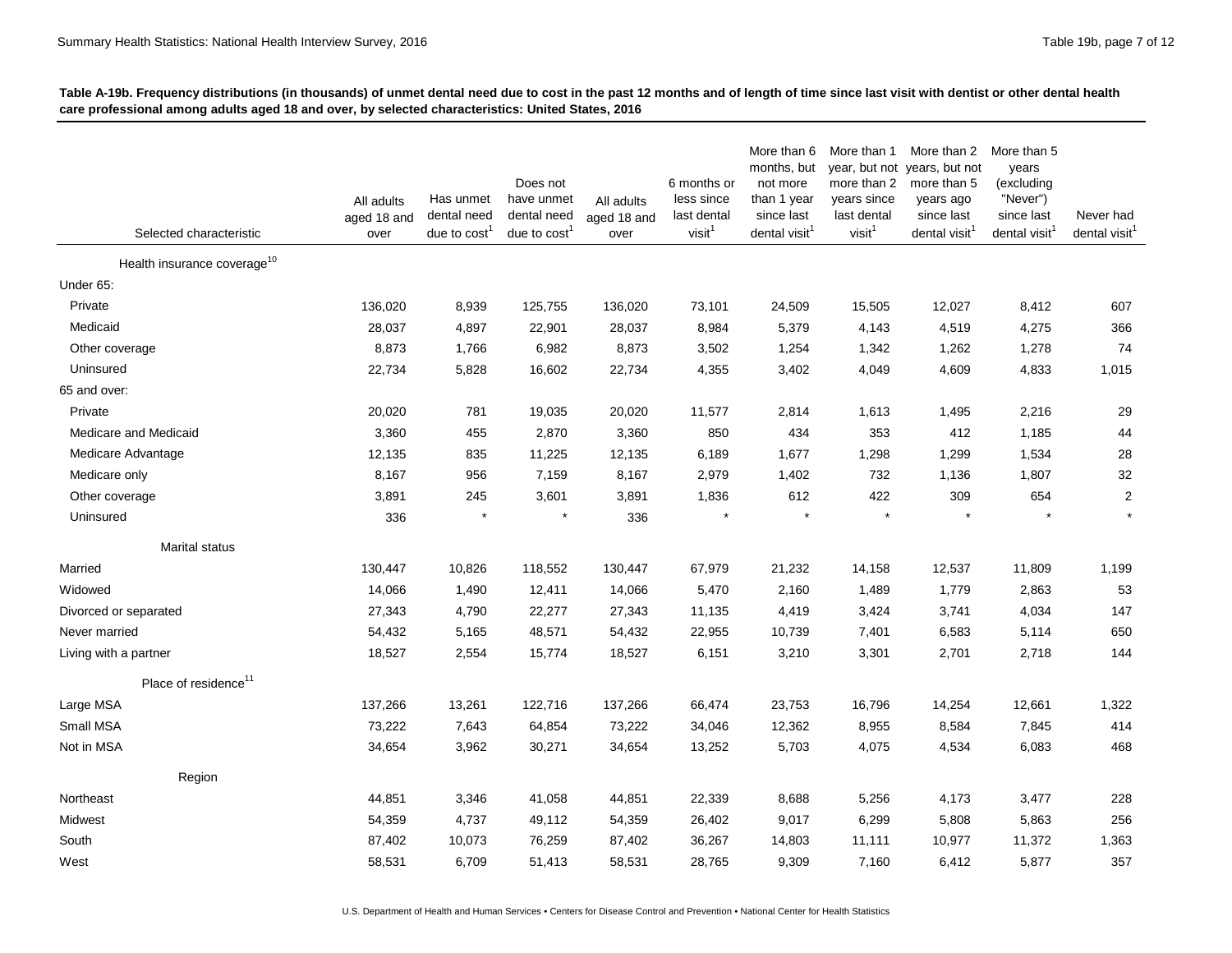| Selected characteristic                                | All adults<br>aged 18 and<br>over | Has unmet<br>dental need<br>due to cost <sup>1</sup> | Does not<br>have unmet<br>dental need<br>due to cost | All adults<br>aged 18 and<br>over | 6 months or<br>less since<br>last dental<br>visit <sup>1</sup> | More than 6<br>months, but<br>not more<br>than 1 year<br>since last<br>dental visit | More than 1<br>year, but not<br>more than 2<br>years since<br>last dental<br>visit <sup>1</sup> | More than 2<br>years, but not<br>more than 5<br>years ago<br>since last<br>dental visit <sup>1</sup> | More than 5<br>years<br>(excluding<br>"Never")<br>since last<br>dental visit <sup>1</sup> | Never had<br>dental visit <sup>1</sup> |
|--------------------------------------------------------|-----------------------------------|------------------------------------------------------|------------------------------------------------------|-----------------------------------|----------------------------------------------------------------|-------------------------------------------------------------------------------------|-------------------------------------------------------------------------------------------------|------------------------------------------------------------------------------------------------------|-------------------------------------------------------------------------------------------|----------------------------------------|
| Hispanic or Latino origin <sup>4</sup> , race, and sex |                                   |                                                      |                                                      |                                   |                                                                |                                                                                     |                                                                                                 |                                                                                                      |                                                                                           |                                        |
| Hispanic or Latino, male                               | 19,292                            | 2,368                                                | 16,757                                               | 19,292                            | 6,398                                                          | 3,453                                                                               | 2,574                                                                                           | 2,940                                                                                                | 2,979                                                                                     | 672                                    |
| Hispanic or Latina, female                             | 19,489                            | 2,804                                                | 16,523                                               | 19,489                            | 7,353                                                          | 3,828                                                                               | 3,126                                                                                           | 2,765                                                                                                | 1,759                                                                                     | 428                                    |
| Not Hispanic or Latino:                                |                                   |                                                      |                                                      |                                   |                                                                |                                                                                     |                                                                                                 |                                                                                                      |                                                                                           |                                        |
| White, single race, male                               | 76,525                            | 6,047                                                | 69,752                                               | 76,525                            | 37,398                                                         | 11,743                                                                              | 8,823                                                                                           | 8,300                                                                                                | 9,106                                                                                     | 245                                    |
| White, single race, female                             | 80,980                            | 8,551                                                | 71,625                                               | 80,980                            | 44,161                                                         | 12,719                                                                              | 8,529                                                                                           | 7,324                                                                                                | 6,977                                                                                     | 151                                    |
| Black or African American, single race, male           | 12,928                            | 1,275                                                | 11,426                                               | 12,928                            | 4,014                                                          | 2,600                                                                               | 1,862                                                                                           | 1,812                                                                                                | 2,030                                                                                     | 214                                    |
| Black or African American, single race, female         | 15,829                            | 2,157                                                | 13,483                                               | 15,829                            | 5,823                                                          | 3,711                                                                               | 2,243                                                                                           | 1,918                                                                                                | 1,679                                                                                     | 144                                    |

\* Corresponding crude percentage for the frequency is considered unreliable, as specified in National Center for Health Statistics Data Presentation Standards for Proportions (available from: https://www.cdc.gov/nchs/data/ frequency is not shown.

\*\* Complement of the corresponding crude percentage for the frequency is considered unreliable, as specified in National Center for Health Statistics Data Presentation Standards for Proportions (available from:

[https://www.cdc.gov/nchs/data/series/sr\\_02/sr02\\_175.pdf\).](https://www.cdc.gov/nchs/data/series/sr_02/sr02_175.pdf) 

- Quantity zero.

<sup>1</sup>Based on separate questions that asked respondents, "During the past 12 months, was there any time when you needed any of the following but didn't get it because you couldn't afford it: Dental care (including check-ups) since you last saw a dentist?" Regarding the second question, respondents were instructed to include all types of dentists, such as orthodontists, oral surgeons, and all other dental specialists, as well as dental hygienis were 6 months or less; more than 6 months, but not more than 1 year ago; more than 1 year, but not more than 2 years, but not more than 5 years ago; more than 5 years ago; and never.

<sup>2</sup>Refers to persons who indicated only a single race group, including those of Hispanic or Latino origin.

<sup>3</sup>Refers to persons who indicated more than one race group, including those of Hispanic or Latino origin. Only two combinations of multiple race groups are shown due to small sample sizes for other combinations.

<sup>4</sup>Refers to persons who are of Hispanic or Latino origin and may be of any race or combination of races. "Not Hispanic or Latino" refers to persons who are not of Hispanic or Latino origin, regardless of race.

5 Shown only for adults aged 25 and over.

<sup>6</sup>GED is General Educational Development high school equivalency diploma.

<sup>7</sup>"Full-time" employment is 35 or more hours per week. "Part-time" employment is 34 or fewer hours per week.

<sup>8</sup>Includes persons in families that reported either a dollar amount or would not provide a dollar amount but provided an income interval.

<sup>9</sup>"Poor" persons live in families defined as below the poverty threshold. "Near poor" persons live in families with incomes of 100% to less than 200% of the poverty threshold. "Not poor" persons live in families with inco or greater.

<sup>10</sup>Based on a hierarchy of mutually exclusive categories. Adults with more than one type of health insurance were assigned to the first appropriate category in the hierarchy. "Uninsured" includes adults who had no coverag Health Service coverage or had only a private plan that paid for one type of service such as accidents or dental care.

<sup>11</sup>MSA is metropolitan statistical area. Large MSAs have a population size of 1 million or more; small MSAs have a population size of less than 1 million. "Not in MSA" consists of persons not living in a metropolitan stat

NOTES: Estimates are based on household interviews of a sample of the civilian noninstitutionalized population. This table is based on data from the Sample Adult file and was weighted using the Sample Adult weight. Unknown included in the frequencies, but they are included in the "All adults aged 18 and over" column, "Total" includes other races not shown separately and persons with unknown education, family income, poverty status, and healt information on the data source, methods, and definitions used for this table, refer to Technical Notes for Summary Health Statistics Tables: National Health Interview Survey (available from http://www.cdc.gov/nchs/nhis/SHS Blackwell DL, Villarroel MA. Tables of Summary Health Statistics for U.S. Adults: 2016 National Health Interview Survey. National Center for Health Statistics. 2018. Available from: http://www.cdc.gov/nchs/nhis/SHS/tables. SOURCE: NCHS, National Health Interview Survey, 2016.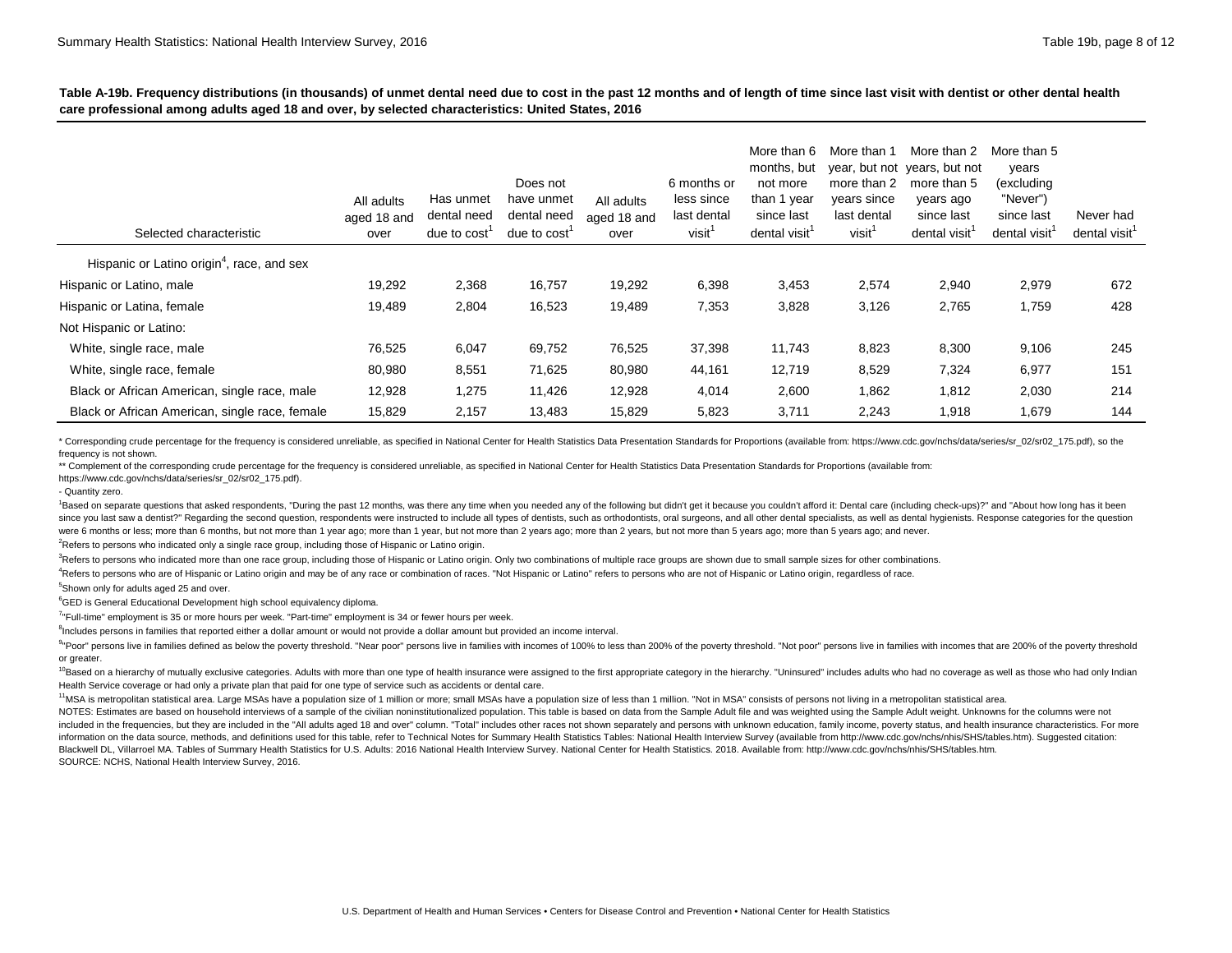| Selected characteristic                         | All adults<br>aged 18<br>and over | Has unmet<br>dental need<br>due to cost <sup>1</sup> | Does not have<br>unmet dental<br>need due to<br>cost | All adults<br>aged 18<br>and over | 6 months or<br>less since<br>last dental<br>visit <sup>1</sup> | More than 6<br>months, but<br>not more<br>than 1 year<br>since last<br>dental visit <sup>1</sup> | More than 1<br>year, but not<br>more than 2<br>years since<br>last dental<br>visit <sup>1</sup> | More than 2<br>years, but not<br>more than 5<br>years ago<br>since last<br>dental visit <sup>1</sup> | More than 5<br>years<br>(excluding<br>"Never")<br>since last<br>dental visit <sup>1</sup> | Never had<br>dental visit <sup>1</sup> |
|-------------------------------------------------|-----------------------------------|------------------------------------------------------|------------------------------------------------------|-----------------------------------|----------------------------------------------------------------|--------------------------------------------------------------------------------------------------|-------------------------------------------------------------------------------------------------|------------------------------------------------------------------------------------------------------|-------------------------------------------------------------------------------------------|----------------------------------------|
| Total                                           | 100.0                             | 10.2(0.24)                                           | 89.8 (0.24)                                          | 100.0                             | 47.1 (0.43)                                                    | 17.3(0.31)                                                                                       | 12.3(0.26)                                                                                      | 11.3(0.24)                                                                                           | 11.0(0.26)                                                                                | 0.9(0.11)                              |
| Sex                                             |                                   |                                                      |                                                      |                                   |                                                                |                                                                                                  |                                                                                                 |                                                                                                      |                                                                                           |                                        |
| Male                                            | 100.0                             | 8.9(0.34)                                            | 91.1 (0.34)                                          | 100.0                             | 44.3 (0.58)                                                    | 16.8(0.43)                                                                                       | 12.4(0.37)                                                                                      | 12.2(0.36)                                                                                           | 13.1(0.40)                                                                                | 1.2(0.16)                              |
| Female                                          | 100.0                             | 11.5(0.33)                                           | 88.5 (0.33)                                          | 100.0                             | 49.7 (0.55)                                                    | 17.8 (0.41)                                                                                      | 12.3(0.33)                                                                                      | 10.5(0.31)                                                                                           | 9.1(0.29)                                                                                 | 0.7(0.12)                              |
| Age (years)                                     |                                   |                                                      |                                                      |                                   |                                                                |                                                                                                  |                                                                                                 |                                                                                                      |                                                                                           |                                        |
| $18 - 44$                                       | 100.0                             | 9.9(0.34)                                            | 90.1(0.34)                                           | 100.0                             | 43.8 (0.65)                                                    | 19.3 (0.49)                                                                                      | 14.3(0.43)                                                                                      | 12.4 (0.39)                                                                                          | 8.8(0.36)                                                                                 | 1.3(0.19)                              |
| $45 - 64$                                       | 100.0                             | 12.6 (0.45)                                          | 87.4 (0.45)                                          | 100.0                             | 50.1 (0.68)                                                    | 16.0(0.48)                                                                                       | 11.3(0.40)                                                                                      | 10.7(0.37)                                                                                           | 11.1(0.41)                                                                                | 0.7(0.13)                              |
| $65 - 74$                                       | 100.0                             | 7.9(0.48)                                            | 92.1 (0.48)                                          | 100.0                             | 53.3 (0.93)                                                    | 14.1(0.65)                                                                                       | 9.6(0.52)                                                                                       | 9.1(0.51)                                                                                            | 13.6 (0.62)                                                                               | 0.2(0.07)                              |
| 75 and over                                     | 100.0                             | 5.7(0.49)                                            | 94.3 (0.49)                                          | 100.0                             | 44.0 (1.09)                                                    | 15.7 (0.78)                                                                                      | 9.4(0.61)                                                                                       | 11.1(0.70)                                                                                           | 19.4 (0.85)                                                                               | 0.5(0.15)                              |
| Race                                            |                                   |                                                      |                                                      |                                   |                                                                |                                                                                                  |                                                                                                 |                                                                                                      |                                                                                           |                                        |
| One race <sup>2</sup>                           | 100.0                             | 10.2(0.24)                                           | 89.8 (0.24)                                          | 100.0                             | 47.2 (0.43)                                                    | 17.3(0.31)                                                                                       | 12.3(0.26)                                                                                      | 11.3(0.24)                                                                                           | 11.0(0.26)                                                                                | 0.9(0.11)                              |
| White                                           | 100.0                             | 10.1(0.27)                                           | 89.9 (0.27)                                          | 100.0                             | 49.4 (0.48)                                                    | 16.4(0.33)                                                                                       | 11.8(0.27)                                                                                      | 10.9(0.27)                                                                                           | 10.8(0.29)                                                                                | 0.8(0.11)                              |
| <b>Black or African American</b>                | 100.0                             | 12.1 (0.70)                                          | 87.9 (0.70)                                          | 100.0                             | 35.2(1.11)                                                     | 22.3 (0.94)                                                                                      | 14.6 (0.80)                                                                                     | 13.8 (0.74)                                                                                          | 12.9 (0.76)                                                                               | 1.2(0.36)                              |
| American Indian or Alaska Native                | 100.0                             | 12.8(2.11)                                           | 87.2 (2.11)                                          | 100.0                             | 31.4(3.67)                                                     | 18.8 (2.97)                                                                                      | 18.8 (3.20)                                                                                     | 17.4 (2.74)                                                                                          | 11.8(2.09)                                                                                |                                        |
| Asian                                           | 100.0                             | 6.1(0.84)                                            | 93.9 (0.84)                                          | 100.0                             | 45.6 (1.74)                                                    | 19.7 (1.36)                                                                                      | 13.1(1.27)                                                                                      | 10.2 (0.99)                                                                                          | 9.2(0.99)                                                                                 | 2.3(0.61)                              |
| Native Hawaiian or Other Pacific Islander       | 100.0                             |                                                      | **89.7 (3.83)                                        | 100.0                             | 38.0 (7.20)                                                    | 15.6 (4.61)                                                                                      |                                                                                                 | 15.4 (4.54)                                                                                          |                                                                                           |                                        |
| Two or more races <sup>3</sup>                  | 100.0                             | 14.5 (1.77)                                          | 85.5 (1.77)                                          | 100.0                             | 42.5 (2.74)                                                    | 16.6 (2.05)                                                                                      | 13.6 (1.79)                                                                                     | 14.5(2.12)                                                                                           | 12.1(1.73)                                                                                | 0.7(0.44)                              |
| Black or African American, white                | 100.0                             | 17.2 (5.23)                                          | 82.8 (5.23)                                          | 100.0                             | 28.5 (5.92)                                                    | 21.0 (5.69)                                                                                      | 18.9 (5.07)                                                                                     | 16.4 (4.78)                                                                                          |                                                                                           |                                        |
| American Indian or Alaska Native, white         | 100.0                             | 16.7 (2.72)                                          | 83.3 (2.72)                                          | 100.0                             | 41.6 (4.61)                                                    | 16.4(3.17)                                                                                       | 11.2 (2.40)                                                                                     | 14.9 (3.26)                                                                                          | 15.5 (2.52)                                                                               | 0.4(0.44)                              |
| Hispanic or Latino origin <sup>4</sup> and race |                                   |                                                      |                                                      |                                   |                                                                |                                                                                                  |                                                                                                 |                                                                                                      |                                                                                           |                                        |
| Hispanic or Latino                              | 100.0                             | 13.5(0.82)                                           | 86.5 (0.82)                                          | 100.0                             | 35.9(1.17)                                                     | 19.0 (0.95)                                                                                      | 14.9 (0.83)                                                                                     | 14.9 (0.76)                                                                                          | 12.4(0.71)                                                                                | 2.9(0.51)                              |
| Mexican or Mexican American                     | 100.0                             | 14.9 (1.16)                                          | 85.1 (1.16)                                          | 100.0                             | 33.8(1.51)                                                     | 17.9 (1.18)                                                                                      | 15.5(1.13)                                                                                      | 14.7 (0.97)                                                                                          | 15.2 (0.98)                                                                               | 2.9(0.71)                              |
| Not Hispanic or Latino                          | 100.0                             | 9.6(0.24)                                            | 90.4(0.24)                                           | 100.0                             | 49.2 (0.44)                                                    | 17.0 (0.31)                                                                                      | 11.9 (0.26)                                                                                     | 10.7 (0.24)                                                                                          | 10.7 (0.28)                                                                               | 0.5(0.08)                              |
| White, single race                              | 100.0                             | 9.4(0.27)                                            | 90.6(0.27)                                           | 100.0                             | 52.5 (0.48)                                                    | 15.7(0.33)                                                                                       | 11.2(0.27)                                                                                      | 10.0(0.27)                                                                                           | 10.3(0.31)                                                                                | 0.3(0.04)                              |
| Black or African American, single race          | 100.0                             | 12.1(0.71)                                           | 87.9 (0.71)                                          | 100.0                             | 35.1(1.15)                                                     | 22.5 (0.96)                                                                                      | 14.6 (0.82)                                                                                     | 13.3(0.73)                                                                                           | 13.2 (0.78)                                                                               | 1.3(0.38)                              |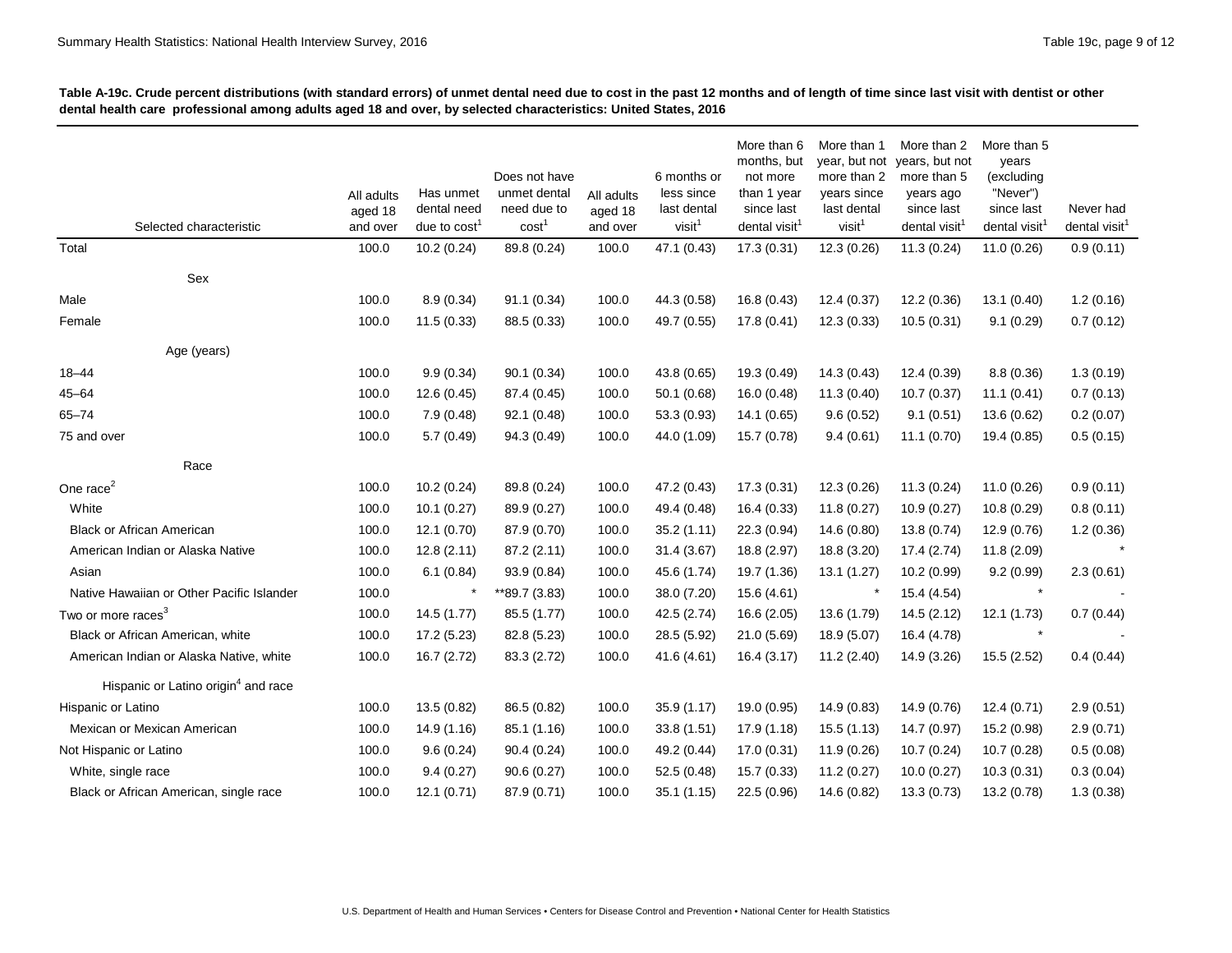| Selected characteristic                 | All adults<br>aged 18<br>and over | Has unmet<br>dental need<br>due to $cost1$ | Does not have<br>unmet dental<br>need due to<br>cost <sup>1</sup> | All adults<br>aged 18<br>and over | 6 months or<br>less since<br>last dental<br>visit <sup>1</sup> | More than 6<br>months, but<br>not more<br>than 1 year<br>since last<br>dental visit <sup>1</sup> | More than 1<br>year, but not<br>more than 2<br>years since<br>last dental<br>visit <sup>1</sup> | More than 2<br>years, but not<br>more than 5<br>years ago<br>since last<br>dental visit | More than 5<br>years<br>(excluding<br>"Never")<br>since last<br>dental visit <sup>1</sup> | Never had<br>dental visit <sup>1</sup> |
|-----------------------------------------|-----------------------------------|--------------------------------------------|-------------------------------------------------------------------|-----------------------------------|----------------------------------------------------------------|--------------------------------------------------------------------------------------------------|-------------------------------------------------------------------------------------------------|-----------------------------------------------------------------------------------------|-------------------------------------------------------------------------------------------|----------------------------------------|
| Education <sup>5</sup>                  |                                   |                                            |                                                                   |                                   |                                                                |                                                                                                  |                                                                                                 |                                                                                         |                                                                                           |                                        |
| Less than a high school diploma         | 100.0                             | 16.8 (0.94)                                | 83.2 (0.94)                                                       | 100.0                             | 25.7 (1.02)                                                    | 14.4 (0.80)                                                                                      | 13.8 (0.77)                                                                                     | 16.9 (0.82)                                                                             | 25.6 (1.08)                                                                               | 3.6(0.57)                              |
| High school diploma or GED <sup>6</sup> | 100.0                             | 11.9(0.52)                                 | 88.1 (0.52)                                                       | 100.0                             | 37.7 (0.80)                                                    | 16.2 (0.58)                                                                                      | 14.2 (0.58)                                                                                     | 13.5(0.51)                                                                              | 17.4 (0.59)                                                                               | 0.9(0.16)                              |
| Some college                            | 100.0                             | 12.7(0.45)                                 | 87.3 (0.45)                                                       | 100.0                             | 47.8 (0.72)                                                    | 17.5(0.55)                                                                                       | 12.3(0.47)                                                                                      | 11.8(0.48)                                                                              | 10.1(0.42)                                                                                | 0.4(0.09)                              |
| Bachelor's degree or higher             | 100.0                             | 6.0(0.33)                                  | 94.0 (0.33)                                                       | 100.0                             | 62.3 (0.66)                                                    | 16.9 (0.52)                                                                                      | 9.2(0.39)                                                                                       | 7.3(0.36)                                                                               | 4.0(0.24)                                                                                 | 0.2(0.07)                              |
| Current employment status'              |                                   |                                            |                                                                   |                                   |                                                                |                                                                                                  |                                                                                                 |                                                                                         |                                                                                           |                                        |
| Employed                                | 100.0                             | 9.1(0.28)                                  | 90.9 (0.28)                                                       | 100.0                             | 49.5 (0.52)                                                    | 17.9(0.41)                                                                                       | 12.6(0.34)                                                                                      | 10.5(0.31)                                                                              | 8.7(0.28)                                                                                 | 0.8(0.10)                              |
| Full-time                               | 100.0                             | 8.4(0.29)                                  | 91.6(0.29)                                                        | 100.0                             | 49.5 (0.55)                                                    | 17.9 (0.44)                                                                                      | 12.4(0.36)                                                                                      | 10.5(0.33)                                                                              | 8.8(0.32)                                                                                 | 0.8(0.11)                              |
| Part-time                               | 100.0                             | 12.0(0.82)                                 | 88.0 (0.82)                                                       | 100.0                             | 49.3 (1.29)                                                    | 17.6 (0.88)                                                                                      | 13.5(0.83)                                                                                      | 10.2(0.75)                                                                              | 8.5(0.67)                                                                                 | 0.9(0.25)                              |
| Not employed but has worked previously  | 100.0                             | 12.6 (0.43)                                | 87.4 (0.43)                                                       | 100.0                             | 44.6 (0.61)                                                    | 15.7(0.45)                                                                                       | 11.8(0.42)                                                                                      | 12.5 (0.42)                                                                             | 14.8 (0.46)                                                                               | 0.6(0.15)                              |
| Not employed and has never worked       | 100.0                             | 8.8(0.94)                                  | 91.2(0.94)                                                        | 100.0                             | 36.1 (1.78)                                                    | 20.5(1.43)                                                                                       | 12.7(1.15)                                                                                      | 13.5(1.21)                                                                              | 13.5 (1.24)                                                                               | 3.7(1.07)                              |
| Family income <sup>8</sup>              |                                   |                                            |                                                                   |                                   |                                                                |                                                                                                  |                                                                                                 |                                                                                         |                                                                                           |                                        |
| Less than \$35,000                      | 100.0                             | 18.5 (0.58)                                | 81.5 (0.58)                                                       | 100.0                             | 30.3(0.65)                                                     | 16.4 (0.52)                                                                                      | 14.9 (0.48)                                                                                     | 16.3 (0.48)                                                                             | 20.1 (0.58)                                                                               | 2.1(0.31)                              |
| \$35,000 or more                        | 100.0                             | 7.2(0.27)                                  | 92.8 (0.27)                                                       | 100.0                             | 54.5 (0.53)                                                    | 17.4 (0.39)                                                                                      | 11.3(0.33)                                                                                      | 9.2(0.29)                                                                               | 7.3(0.27)                                                                                 | 0.4(0.08)                              |
| \$35,000-\$49,999                       | 100.0                             | 12.6(0.88)                                 | 87.4 (0.88)                                                       | 100.0                             | 37.0(1.11)                                                     | 18.2 (0.92)                                                                                      | 13.7 (0.76)                                                                                     | 15.0 (0.84)                                                                             | 15.0(0.85)                                                                                | 1.1(0.27)                              |
| \$50,000-\$74,999                       | 100.0                             | 10.5(0.59)                                 | 89.5 (0.59)                                                       | 100.0                             | 45.5 (0.97)                                                    | 18.5 (0.75)                                                                                      | 14.1 (0.70)                                                                                     | 11.9(0.59)                                                                              | 9.5(0.57)                                                                                 | 0.5(0.17)                              |
| \$75,000-\$99,999                       | 100.0                             | 5.8(0.55)                                  | 94.2 (0.55)                                                       | 100.0                             | 55.7(1.15)                                                     | 17.4 (0.90)                                                                                      | 10.7(0.69)                                                                                      | 9.1(0.72)                                                                               | 6.5(0.54)                                                                                 | 0.6(0.23)                              |
| \$100,000 or more                       | 100.0                             | 3.6(0.34)                                  | 96.4 (0.34)                                                       | 100.0                             | 66.3 (0.79)                                                    | 16.3(0.63)                                                                                       | 8.8(0.49)                                                                                       | 5.2(0.37)                                                                               | 3.3(0.30)                                                                                 | 0.1(0.04)                              |
| Poverty status <sup>9</sup>             |                                   |                                            |                                                                   |                                   |                                                                |                                                                                                  |                                                                                                 |                                                                                         |                                                                                           |                                        |
| Poor                                    | 100.0                             | 18.5 (0.91)                                | 81.5 (0.91)                                                       | 100.0                             | 29.6 (1.03)                                                    | 17.6 (0.86)                                                                                      | 14.8(0.77)                                                                                      | 16.0 (0.75)                                                                             | 18.9 (0.82)                                                                               | 3.1(0.59)                              |
| Near poor                               | 100.0                             | 18.7 (0.80)                                | 81.3 (0.80)                                                       | 100.0                             | 28.8 (0.87)                                                    | 16.1 (0.69)                                                                                      | 15.6 (0.64)                                                                                     | 17.1 (0.72)                                                                             | 20.9 (0.78)                                                                               | 1.6(0.27)                              |
| Not poor                                | 100.0                             | 6.8(0.25)                                  | 93.2 (0.25)                                                       | 100.0                             | 54.9 (0.51)                                                    | 17.5(0.37)                                                                                       | 11.2(0.31)                                                                                      | 9.0(0.26)                                                                               | 7.0(0.25)                                                                                 | 0.4(0.07)                              |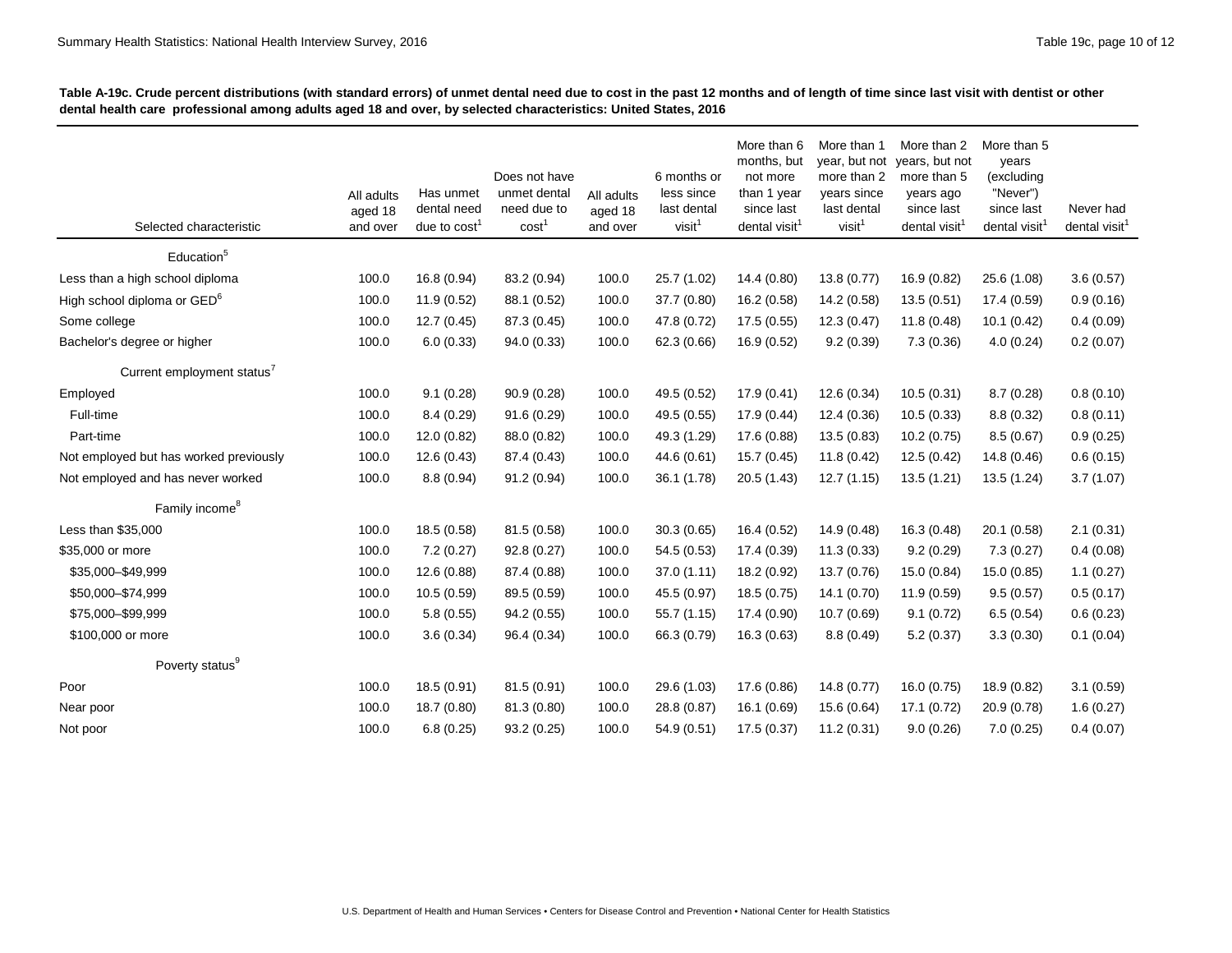| Selected characteristic                 | All adults<br>aged 18<br>and over | Has unmet<br>dental need<br>due to $cost1$ | Does not have<br>unmet dental<br>need due to<br>cost <sup>1</sup> | All adults<br>aged 18<br>and over | 6 months or<br>less since<br>last dental<br>visit <sup>1</sup> | More than 6<br>months, but<br>not more<br>than 1 year<br>since last<br>dental visit <sup>1</sup> | More than 1<br>year, but not<br>more than 2<br>years since<br>last dental<br>visit <sup>1</sup> | More than 2<br>years, but not<br>more than 5<br>years ago<br>since last<br>dental visit <sup>1</sup> | More than 5<br>years<br>(excluding<br>"Never")<br>since last<br>dental visit <sup>1</sup> | Never had<br>dental visit <sup>1</sup> |
|-----------------------------------------|-----------------------------------|--------------------------------------------|-------------------------------------------------------------------|-----------------------------------|----------------------------------------------------------------|--------------------------------------------------------------------------------------------------|-------------------------------------------------------------------------------------------------|------------------------------------------------------------------------------------------------------|-------------------------------------------------------------------------------------------|----------------------------------------|
| Health insurance coverage <sup>10</sup> |                                   |                                            |                                                                   |                                   |                                                                |                                                                                                  |                                                                                                 |                                                                                                      |                                                                                           |                                        |
| Under 65:                               |                                   |                                            |                                                                   |                                   |                                                                |                                                                                                  |                                                                                                 |                                                                                                      |                                                                                           |                                        |
| Private                                 | 100.0                             | 6.6(0.26)                                  | 93.4 (0.26)                                                       | 100.0                             | 54.5 (0.57)                                                    | 18.3 (0.42)                                                                                      | 11.6(0.34)                                                                                      | 9.0(0.30)                                                                                            | 6.3(0.26)                                                                                 | 0.5(0.08)                              |
| Medicaid                                | 100.0                             | 17.6 (0.91)                                | 82.4 (0.91)                                                       | 100.0                             | 32.5 (1.19)                                                    | 19.4 (0.90)                                                                                      | 15.0 (0.83)                                                                                     | 16.3 (0.89)                                                                                          | 15.5 (0.92)                                                                               | 1.3(0.32)                              |
| Other coverage                          | 100.0                             | 20.2 (1.54)                                | 79.8 (1.54)                                                       | 100.0                             | 40.2 (1.94)                                                    | 14.4 (1.36)                                                                                      | 15.4 (1.32)                                                                                     | 14.5 (1.16)                                                                                          | 14.7 (1.26)                                                                               | 0.8(0.46)                              |
| Uninsured                               | 100.0                             | 26.0 (1.22)                                | 74.0 (1.22)                                                       | 100.0                             | 19.6 (1.06)                                                    | 15.3 (0.98)                                                                                      | 18.2 (1.12)                                                                                     | 20.7 (1.02)                                                                                          | 21.7(1.10)                                                                                | 4.6 (0.79)                             |
| 65 and over:                            |                                   |                                            |                                                                   |                                   |                                                                |                                                                                                  |                                                                                                 |                                                                                                      |                                                                                           |                                        |
| Private                                 | 100.0                             | 3.9(0.38)                                  | 96.1 (0.38)                                                       | 100.0                             | 58.6 (1.05)                                                    | 14.3(0.71)                                                                                       | 8.2(0.54)                                                                                       | 7.6(0.54)                                                                                            | 11.2(0.67)                                                                                | 0.1(0.08)                              |
| Medicare and Medicaid                   | 100.0                             | 13.7 (1.63)                                | 86.3 (1.63)                                                       | 100.0                             | 25.9 (2.41)                                                    | 13.2 (1.88)                                                                                      | 10.8(1.51)                                                                                      | 12.6 (1.50)                                                                                          | 36.2 (2.59)                                                                               | 1.3(0.50)                              |
| Medicare Advantage                      | 100.0                             | 6.9(0.78)                                  | 93.1 (0.78)                                                       | 100.0                             | 51.5(1.41)                                                     | 13.9 (0.99)                                                                                      | 10.8(0.88)                                                                                      | 10.8 (0.98)                                                                                          | 12.8 (0.97)                                                                               | 0.2(0.17)                              |
| Medicare only                           | 100.0                             | 11.8(1.10)                                 | 88.2 (1.10)                                                       | 100.0                             | 36.8(1.61)                                                     | 17.3 (1.35)                                                                                      | 9.0(0.90)                                                                                       | 14.0 (1.19)                                                                                          | 22.3 (1.29)                                                                               | 0.4(0.19)                              |
| Other coverage                          | 100.0                             | 6.4(1.06)                                  | 93.6 (1.06)                                                       | 100.0                             | 47.9 (2.51)                                                    | 16.0 (1.73)                                                                                      | 11.0(1.48)                                                                                      | 8.0(1.08)                                                                                            | 17.0 (1.84)                                                                               | 0.1(0.06)                              |
| Uninsured                               | 100.0                             | $\star$                                    | $\star$                                                           | 100.0                             | $\star$                                                        |                                                                                                  | $\star$                                                                                         | $\star$                                                                                              | $\star$                                                                                   |                                        |
| Marital status                          |                                   |                                            |                                                                   |                                   |                                                                |                                                                                                  |                                                                                                 |                                                                                                      |                                                                                           |                                        |
| Married                                 | 100.0                             | 8.4(0.34)                                  | 91.6(0.34)                                                        | 100.0                             | 52.7 (0.57)                                                    | 16.5 (0.42)                                                                                      | 11.0(0.35)                                                                                      | 9.7(0.33)                                                                                            | 9.2(0.31)                                                                                 | 0.9(0.14)                              |
| Widowed                                 | 100.0                             | 10.7 (0.79)                                | 89.3 (0.79)                                                       | 100.0                             | 39.6 (1.16)                                                    | 15.6 (0.91)                                                                                      | 10.8(0.69)                                                                                      | 12.9(0.83)                                                                                           | 20.7 (0.96)                                                                               | 0.4(0.14)                              |
| Divorced or separated                   | 100.0                             | 17.7 (0.75)                                | 82.3 (0.75)                                                       | 100.0                             | 41.4 (0.97)                                                    | 16.4 (0.70)                                                                                      | 12.7 (0.66)                                                                                     | 13.9 (0.66)                                                                                          | 15.0 (0.67)                                                                               | 0.5(0.12)                              |
| Never married                           | 100.0                             | 9.6(0.47)                                  | 90.4(0.47)                                                        | 100.0                             | 43.0 (0.88)                                                    | 20.1 (0.73)                                                                                      | 13.8(0.61)                                                                                      | 12.3(0.53)                                                                                           | 9.6(0.49)                                                                                 | 1.2(0.25)                              |
| Living with a partner                   | 100.0                             | 13.9 (0.94)                                | 86.1 (0.94)                                                       | 100.0                             | 33.8 (1.34)                                                    | 17.6 (1.09)                                                                                      | 18.1 (1.09)                                                                                     | 14.8 (1.03)                                                                                          | 14.9 (1.01)                                                                               | 0.8(0.36)                              |
| Place of residence <sup>11</sup>        |                                   |                                            |                                                                   |                                   |                                                                |                                                                                                  |                                                                                                 |                                                                                                      |                                                                                           |                                        |
| Large MSA                               | 100.0                             | 9.8(0.33)                                  | 90.2(0.33)                                                        | 100.0                             | 49.1 (0.60)                                                    | 17.6 (0.44)                                                                                      | 12.4(0.37)                                                                                      | 10.5(0.33)                                                                                           | 9.4(0.33)                                                                                 | 1.0(0.15)                              |
| Small MSA                               | 100.0                             | 10.5(0.41)                                 | 89.5 (0.41)                                                       | 100.0                             | 47.2 (0.72)                                                    | 17.1 (0.52)                                                                                      | 12.4(0.43)                                                                                      | 11.9(0.44)                                                                                           | 10.9(0.45)                                                                                | 0.6(0.10)                              |
| Not in MSA                              | 100.0                             | 11.6(0.70)                                 | 88.4 (0.70)                                                       | 100.0                             | 38.8 (1.07)                                                    | 16.7 (0.66)                                                                                      | 11.9 (0.49)                                                                                     | 13.3 (0.59)                                                                                          | 17.8 (0.83)                                                                               | 1.4(0.46)                              |
| Region                                  |                                   |                                            |                                                                   |                                   |                                                                |                                                                                                  |                                                                                                 |                                                                                                      |                                                                                           |                                        |
| Northeast                               | 100.0                             | 7.5(0.45)                                  | 92.5(0.45)                                                        | 100.0                             | 50.6 (0.96)                                                    | 19.7 (0.84)                                                                                      | 11.9 (0.56)                                                                                     | 9.4(0.54)                                                                                            | 7.9(0.53)                                                                                 | 0.5(0.22)                              |
| Midwest                                 | 100.0                             | 8.8(0.40)                                  | 91.2(0.40)                                                        | 100.0                             | 49.2 (0.85)                                                    | 16.8 (0.59)                                                                                      | 11.7 (0.46)                                                                                     | 10.8(0.47)                                                                                           | 10.9 (0.56)                                                                               | 0.5(0.13)                              |
| South                                   | 100.0                             | 11.7 (0.46)                                | 88.3 (0.46)                                                       | 100.0                             | 42.2 (0.71)                                                    | 17.2 (0.52)                                                                                      | 12.9(0.44)                                                                                      | 12.8(0.41)                                                                                           | 13.2 (0.45)                                                                               | 1.6(0.26)                              |
| West                                    | 100.0                             | 11.5(0.53)                                 | 88.5 (0.53)                                                       | 100.0                             | 49.7 (0.95)                                                    | 16.1 (0.59)                                                                                      | 12.4 (0.58)                                                                                     | 11.1(0.52)                                                                                           | 10.2(0.56)                                                                                | 0.6(0.14)                              |